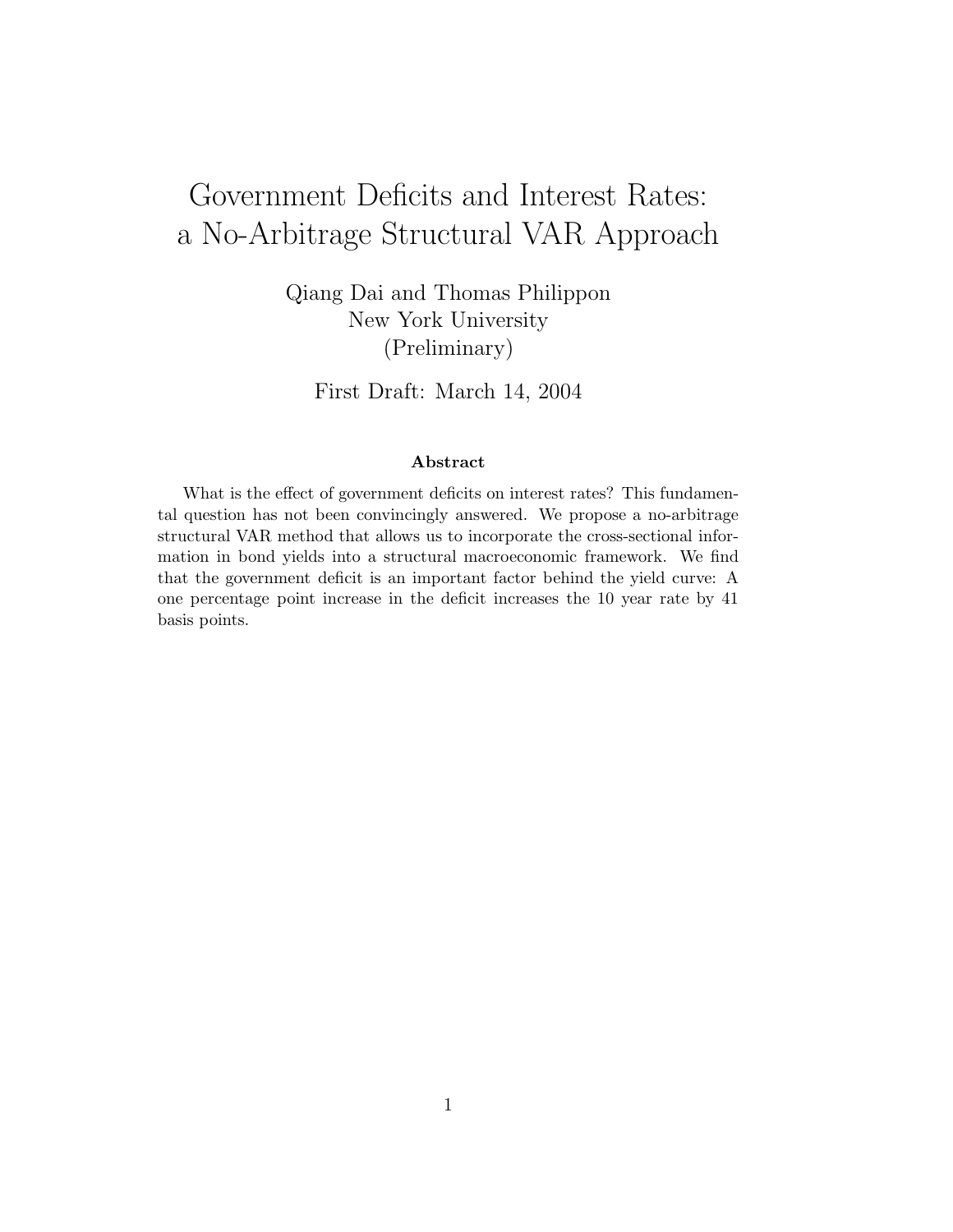### Introduction

Empirical macroeconomic research has not been able to establish whether government deficits affect interest rates (Elmendorf and Mankiw (1999)). Yet, this issue is of crucial importance for policy making and for academic research. One reason for this lack of success is that the workhorse for empirical research in macroeconomics, the structural vector autoregression SVAR, has not been properly extended to account for no arbitrage restrictions in assets prices. As a result, macro-economists have to rely on descriptive evidences (see Barth, Iden, Russek, and mark Wohar (1991), Gale and Orszag (2003) and Engen and Hubbard (2004) for surveys of the existing literature). Recently, Canzoneri, Cumby, and Diba (2002) and Laubach (2003) present clever regressions that suggests that deficits matter, but their single-equation regression approach is open to criticism, and it leaves many questions unanswered.

On the other hand, recent theoretical and empirical research in finance has led to a better understanding of the dynamic properties of the term structure of interest rates: The models are parsimonious, financially coherent, and are able to capture some important stylized facts. (see Dai and Singleton (2003) for a recent survey of this literature). Most existing models, however, are based on unobserved or latent risk factors, which are not easy to interpret. The next step, currently under way, (see, e.g., Piazzesi (2003), Ang and Piazzesi (2003), Rudebusch and Wu (2003), and Hördahl, Tristani, and Vestin (2003)) is to draw explicit connections between latent risk factors that drive the term structure dynamics and observed macro-economic variables characterizing the state of the economy.

In this paper, we develop a model of the term structure that emphasizes the role of fiscal policy. Our empirical model is a structural VAR where we impose no-arbitrage restrictions on the joint dynamics of the state vector and the term structure of yields. The state space includes four factors: The government deficit to GDP ratio, inflation, the help wanted index and a latent factor that captures a persistent monetary shock. As far as we are aware, this is the first paper that introduces a fiscal policy variable into a dynamic term structure model. Also, following the macroeconomic literature (see, e.g., Christiano, Eichenbaum, and Evans (1999) and Blanchard and Perotti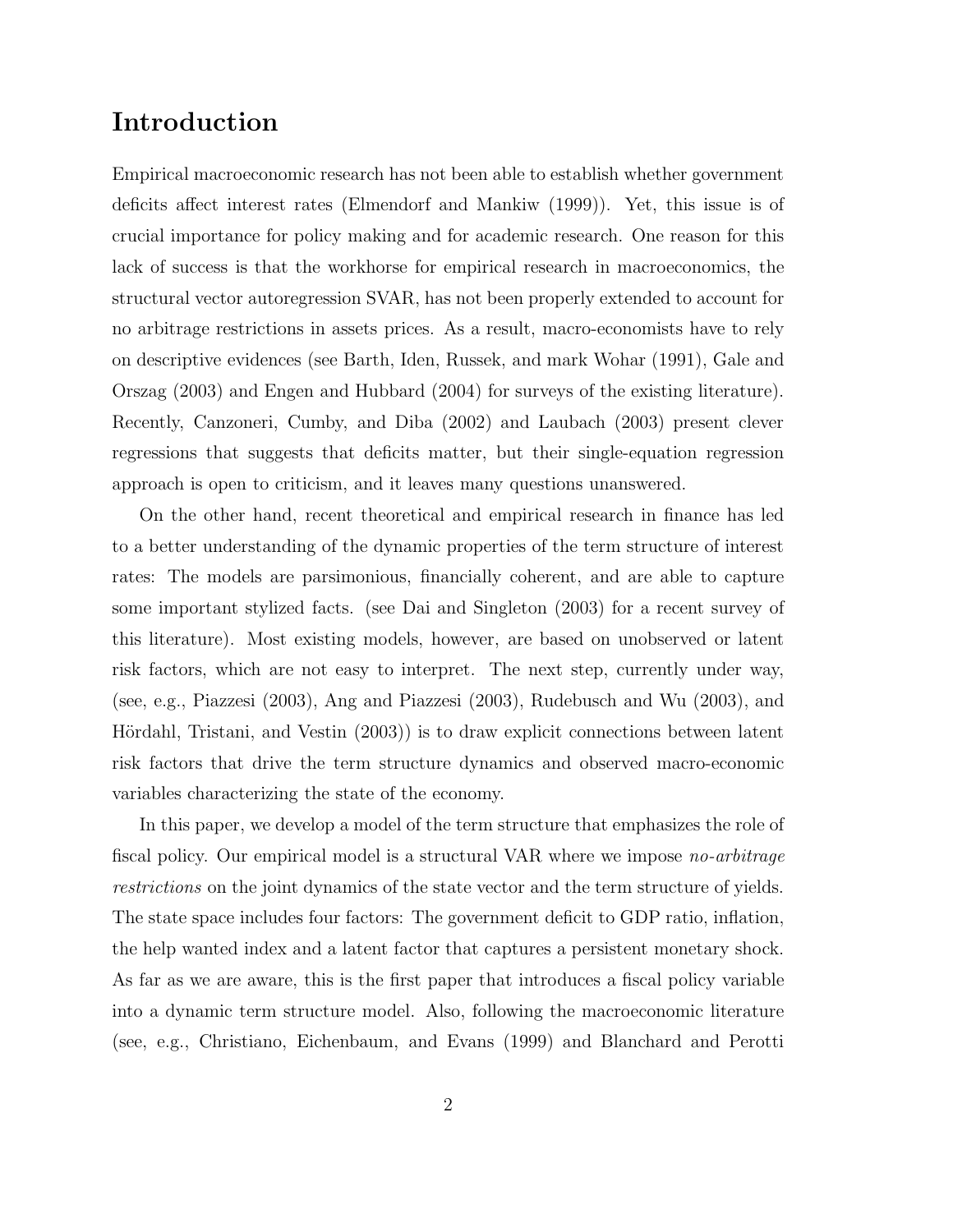(2002)), we allow full feedback among the four factors, and we impose structural restrictions to identify the structural shocks.

We find that government deficits matter for interest rates, especially at long horizons: A 1% increase in the deficit today increases the 10 year rate by 41 basis points. This result should be of interest for macro-economists and financial economists alike. We view this work as a step towards a fully structural model of the yield curve where all factors are observable, have a precise economic interpretation and follow dynamics consistent with standard macroeconomic theory.

### 1 Theoretical Framework

#### 1.1 The Basic Setup

We assume that the central bank sets the short rate,  $r_t$ , according to the policy rule:

$$
r_t = \delta_0 + \delta'_Y Y_t,\tag{1}
$$

The state vector  $Y_t$  consists of a latent factor  $q_t$ , the deficit/GDP ratio  $d_t$ , the expected<sup>1</sup> growth rate of the GDP deflator  $\pi_t$ , and the help wanted index  $h_t$ , i.e.,

$$
Y_t = \begin{pmatrix} q_t & d_t & \pi_t & h_t \end{pmatrix}'.
$$
 (2)

The macro-economic dynamics is captured by a first-order VAR specification for the state vector:<sup>2</sup>

$$
Y_t = \mu + \Phi Y_{t-1} + \Sigma \epsilon_t,\tag{3}
$$

where  $\epsilon_t$  is a vector of i.i.d. structural shocks with zero mean and an identity covariance matrix.

In order to examine the effect of fiscal policy on both short-term and long-term bond yields, we need to develop a no-arbitrage bond pricing model. This is achieved by positing that there exists a pricing kernel of the form:

$$
M_{t+1} = \exp\left(-r_t - \frac{\Lambda_t'\Lambda_t}{2} - \Lambda_t'\epsilon_{t+1}\right),\tag{4}
$$

<sup>1</sup>We construct the expected inflation series using the survey of professional forecasters.

<sup>&</sup>lt;sup>2</sup>If we write  $\Phi = I - \kappa \Delta t$ , where  $\Delta t$  is the observation interval, then  $\kappa$  is interpreted as the mean-reversion matrix. Let  $\theta$  be the vector of long-run means for  $Y_t$ , then  $\mu = \kappa \theta \Delta$ . We omit the observation interval  $\Delta t$  in the theoretical formulation so long as no confusion arises.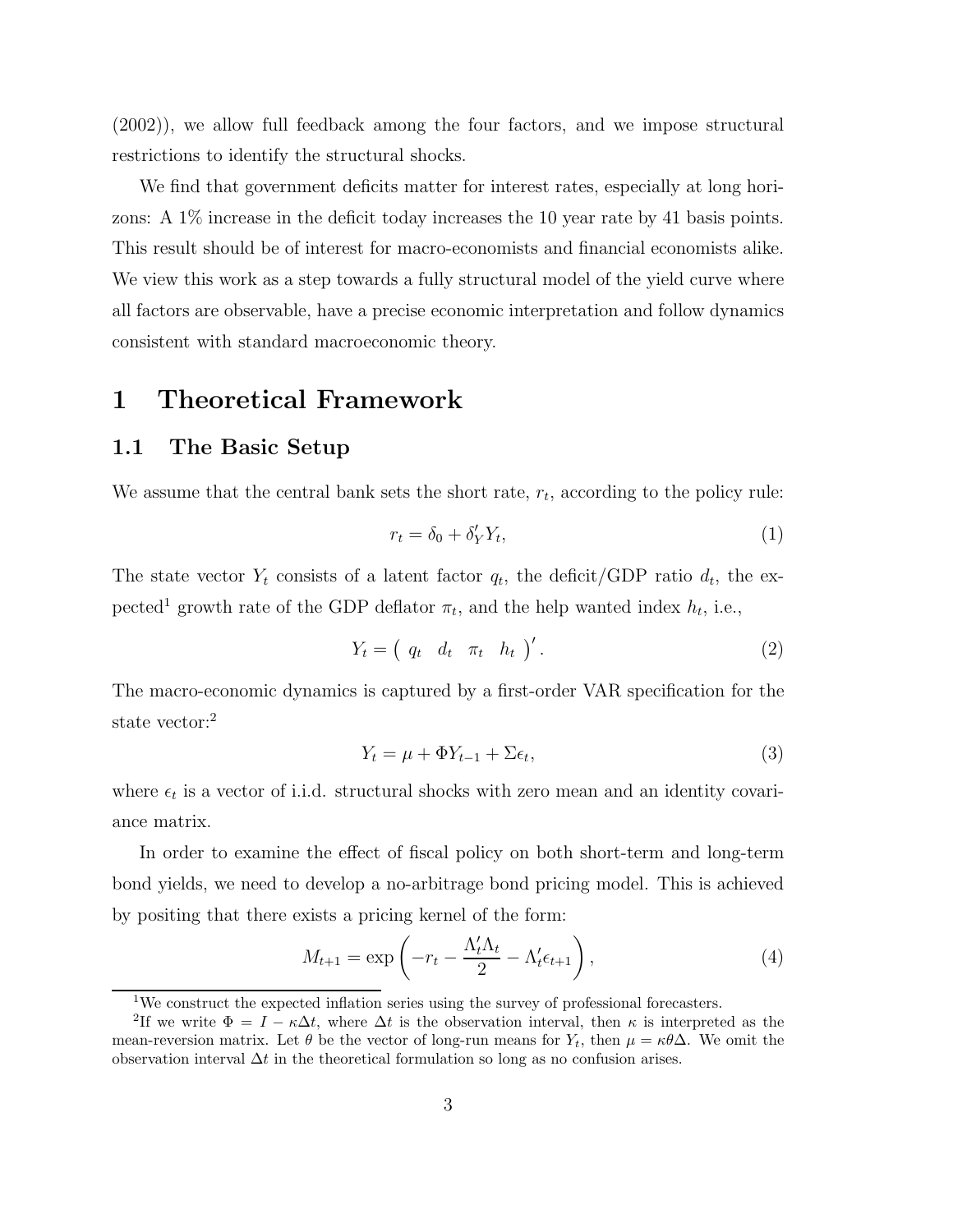where  $\Lambda_t$  is the vector of market prices of risk for the structural shocks. Following Dai and Singleton (2002) and Duffee (2002), we assume that the market prices of risk are affine in the state vector:

$$
\Lambda_t = \Lambda_0 + \Lambda_Y Y_t. \tag{5}
$$

To obtain an analytical bond pricing formula, we complete our specification by insisting that the structural shocks  $\epsilon_{t+1}$  are conditionally jointly normal.

The defining property of the pricing kernel implies that the price,  $P_t^n$ , of a zerocoupon bond with  $n$  periods to maturity is given by

$$
P_t^n = E_t \left[ M_{t+1} \times M_{t+2} \times \ldots \times M_{t+n} \right]. \tag{6}
$$

Appendix A shows that under our maintained assumptions, zero-coupon bond prices are exponential affine in  $Y_t$ , and the zero-coupon bond yields, defined by  $r_t^n \equiv -\frac{\log P_t^n}{n}$ , are affine in  $Y_t$ , that is,

$$
r_t^n = a_n + b'_n Y_t,\tag{7}
$$

where the loadings  $a_n$  and  $b_n$  can be obtained through a recursion with initial conditions  $a_1 = \delta_0$  and  $b_1 = \delta_Y$ .

To achieve structural identification, we follow Christiano, Eichenbaum, and Evans (1999) by imposing the following zero restrictions on the matrix  $\Sigma$  (a dot represents a free parameter):

$$
\Sigma: \begin{array}{c} q & d & \pi & h \\ \n\Omega & 0 & \cdot & \cdot \\ \n\pi & 0 & 0 & \cdot \\ \nh & 0 & \cdot & \cdot \n\end{array} \tag{8}
$$

These restrictions imply that (i) monetary shocks cannot have any contemporaneous effect on other variables; (ii) unanticipated shocks to the deficit do not change money and inflation within the quarter; and (iii) inflation shocks do not change the deficit within the quarter.

#### 1.2 Relation to Existing Work on the Term Structure

Equations  $(1)$ ,  $(3)$ ,  $(4)$ , and  $(5)$  constitute a full-fledged term structure model, which belongs to the class of affine term structure models (see, e.g., Duffie and Kan (1996),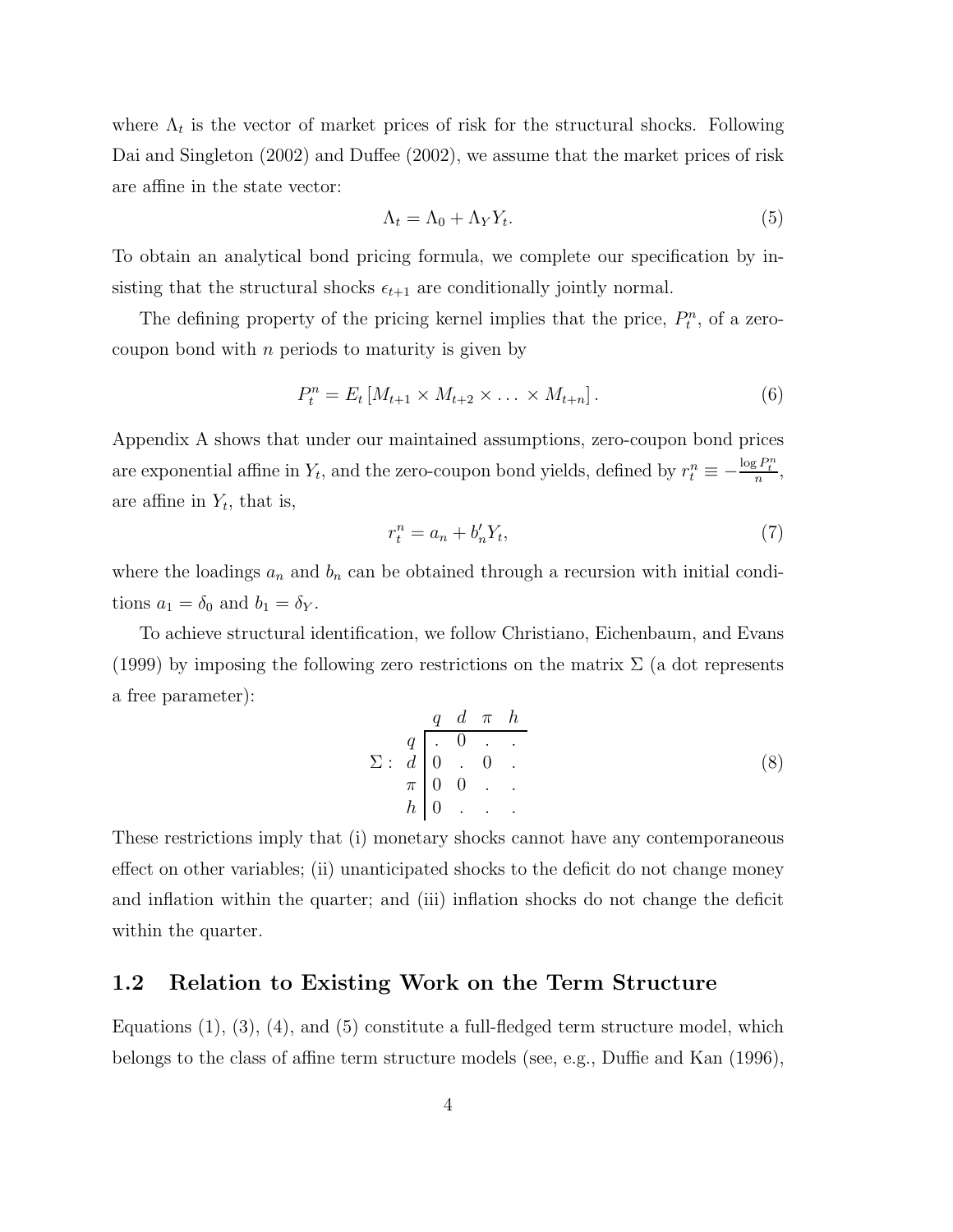Dai and Singleton (2000), Dai and Singleton (2002), Duffee (2002), and Piazzesi (2003)). Unlike most previous term structure models in which the entire state vector is assumed to be latent, we use four macro-economic variables that proxy for monetary policy, fiscal policy, inflation, and the business cycle. This allows us to impose the restrictions (8) for identifying the structural shocks.

Existing works that are most closely related to our model are Ang and Piazzesi  $(2003)$ , Rudebusch and Wu  $(2003)$ , and Hördahl, Tristani, and Vestin  $(2003)$ . Ang and Piazzesi (2003) use a no-arbitrage VAR where the maintained assumption is that latent factors (which include monetary policy) do not affect output or inflation. Therefore, the effects of monetary and fiscal policies on the term structure can not be identified in their model.

In contrast, Rudebusch and Wu (2003) and Hördahl, Tristani, and Vestin (2003) start from a simple textbook model of the macro-economy, with a price setting equation for firms, and a linearized Euler equation for consumption and output. We do not follow this strategy, for two reasons. First, while the price setting equation that governs the inflation process in the textbook model appears to be quite reasonable (see, e.g., Gali and Gertler (1999)), the Euler equation that governs the aggregate output process suffers from known failures (the most well-known being the equity premium puzzle or the risk-free puzzle). Indeed, for the purpose of pricing bonds, Rudebusch and Wu (2003) and Hördahl, Tristani, and Vestin (2003) posit a reducedform pricing kernel on top of the marginal rate of substitution underlying the Euler equation. Second, to examine the effects of fiscal policy shocks on the term structure of interest rates, it is necessary to introduce the fiscal variables into either the pricing equation or the aggregate demand equation or both. There is hardly any consensus in the macro literature on how this can be achieved.

The above discussion provides the rationale for our approach, namely, a No-Arbitrage Structural VAR (henceforth NASVAR): (i) the bond pricing model (1), (3), (4), and (5) imposes "no-arbitrage" restrictions for the cross-section of bond yields; (ii) the identification of the state vector (2) in terms of observed macro variables allows the macro variables and bond yields to be described jointly as a VAR with full feedback effects; and (iii) the restrictions (8) allows us to identify the structural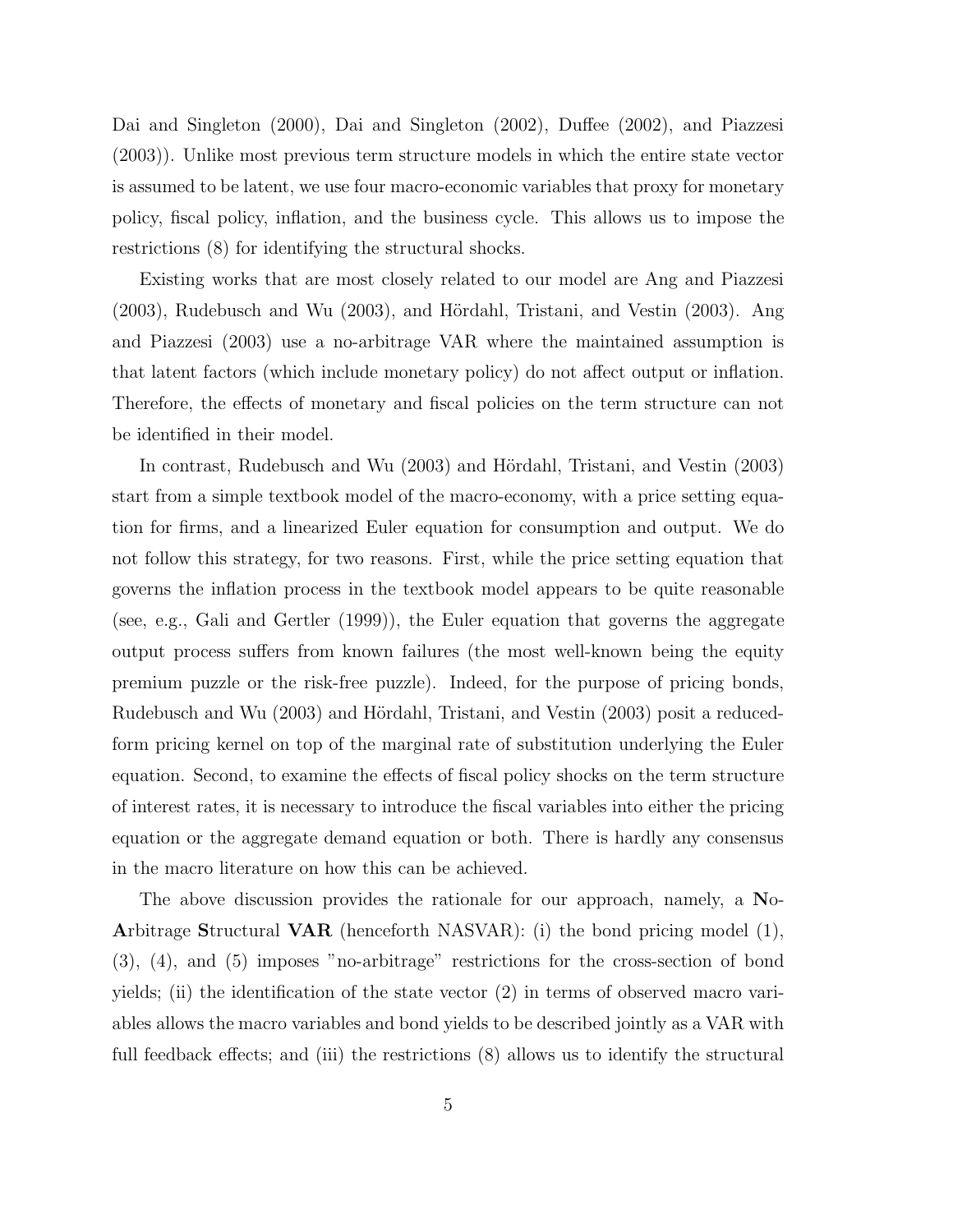shocks.

#### 1.3 Fiscal Policy and Interest Rates: Descriptive Evidence

Before presenting the NASVAR results, we present some descriptive evidence using simple univariate regressions. Elmendorf and Mankiw (1999) offer the following summary in their review of existing evidences regarding the effect of budget deficit on interest rates: "our view is that this literature, like the literature regarding the effect of fiscal policy on consumption, is ultimately not very informative." Some recent studies, however, have reached a more nuanced conclusion. In particular, Canzoneri, Cumby, and Diba (2002) show that when CBO forecasts of future deficit, rather than realized deficits, are used to forecast future interest rates, there is a much stronger case for the existence of a positive relationship.

In essence, one would like to know the effect of deficit  $d_t$  on interest rates  $r_t^n$  at some maturity  $n$ , while controlling for other factors that are likely to explain interest rates and deficits. The most obvious candidates are inflation, business cycle and monetary policy. We control for the business cycle using the help wanted index<sup>3</sup>  $h_t$ , for inflation using the growth rate of the GDP deflator  $\pi_t$  and for monetary policy shocks using the Romer-Romer measure  $\rho_t$  (see Romer and Romer (2003)). Table 1 reports the slope coefficients on the deficit from the following regressions, with the dependent variable being nominal yields with various maturities or the 10-year/3-month term spread:

$$
r_t^n = \alpha^n + \beta^n d_{t-1} + \sum_{i=1}^4 \gamma_i^n h_{t-i} + \sum_{i=1}^4 \phi_i^n \pi_{t-i} + \sum_{i=0}^4 \varphi_i^n \rho_{t-i} + \epsilon_t^n
$$
(9)

We allow the error terms to be auto-correlated and we estimate equation (9) as a MA(1). Note that  $\beta^{n} > 0$  and increases with n. The coefficients become significantly different from 0 for long enough maturities and for long-term spreads. So deficits seem to matter for the term structure, and the more so for longer maturities. Gale and Orszag (2003) have used CBO forecasts and have obtained similar results.

<sup>&</sup>lt;sup>3</sup>It is the best proxy for the Taylor rule. Detrended output (using a backward looking moving average) or output growth perform very poorly. In fact, for both of these proxies, the coefficients  $\{\gamma_i\}$  are all insignificant, but the estimated  $\hat{\beta}$  does not change significantly.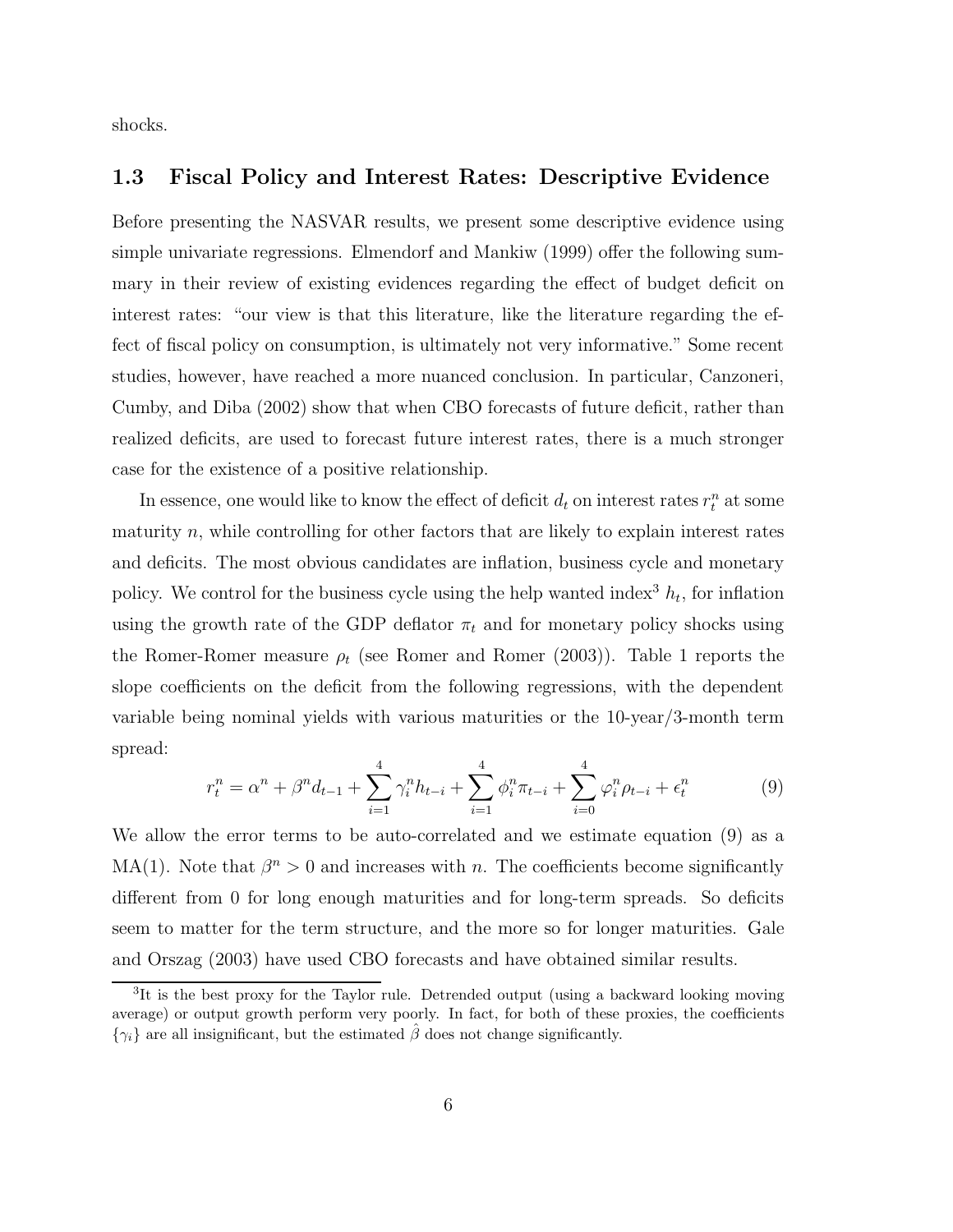Table 1: OLS Regressions of Yields on Deficits

|  |  |  |  | $n \begin{array}{ l} 3 \\ 6 \\ 12 \\ 24 \\ 36 \\ 48 \\ 60 \\ 120 \\ 10y-3m \\ \end{array}$ |
|--|--|--|--|--------------------------------------------------------------------------------------------|
|  |  |  |  | $\boxed{\beta^n}$ .245 .386 .418 .477 .515 .534 .553 .509 .363                             |
|  |  |  |  | STD .127 .147 .146 .148 .146 .147 .137 0.066 .0728                                         |

 $\beta^n$  reported in the second row is the slope coefficient associated with the lagged deficit variable  $d_{t-1}$  in the following regression:

$$
r_t^n = \alpha^n + \beta^n d_{t-1} + \sum_{i=1}^4 \gamma_i^n h_{t-i} + \sum_{i=1}^4 \phi_i^n \pi_{t-i} + \sum_{i=0}^4 \varphi_i^n \rho_{t-i} + \epsilon_t^n,
$$

for the sample period: 1965Q1 – 2003Q4. Controls are four lags of help wanted index, four lags of inflation, and current and four lags of Romer-Romer shocks.

However, there are several issues with this approach. First, it is clearly inefficient. There is information in all the yields, so one would like to use all of them at once. Second, we cannot learn about the channels through which deficits affect long-term rates: expected inflation, output, or risk premia. Third, deficits feed back into the economy. Suppose that high deficits cause high inflation. Then we would underestimate the importance of deficits by attributing too much causal role to inflation. Also, premia are endogenous so the error term will be correlated with the variables of interest.

So one would like to use a more structural approach. The standard way to do so in the empirical macroeconomic literature is to use a structural VAR. We argue that this is indeed a good idea, but that it needs to be complimented by a reasonable model of the term structure in order to achieve structural identification in the presence of long-term yields.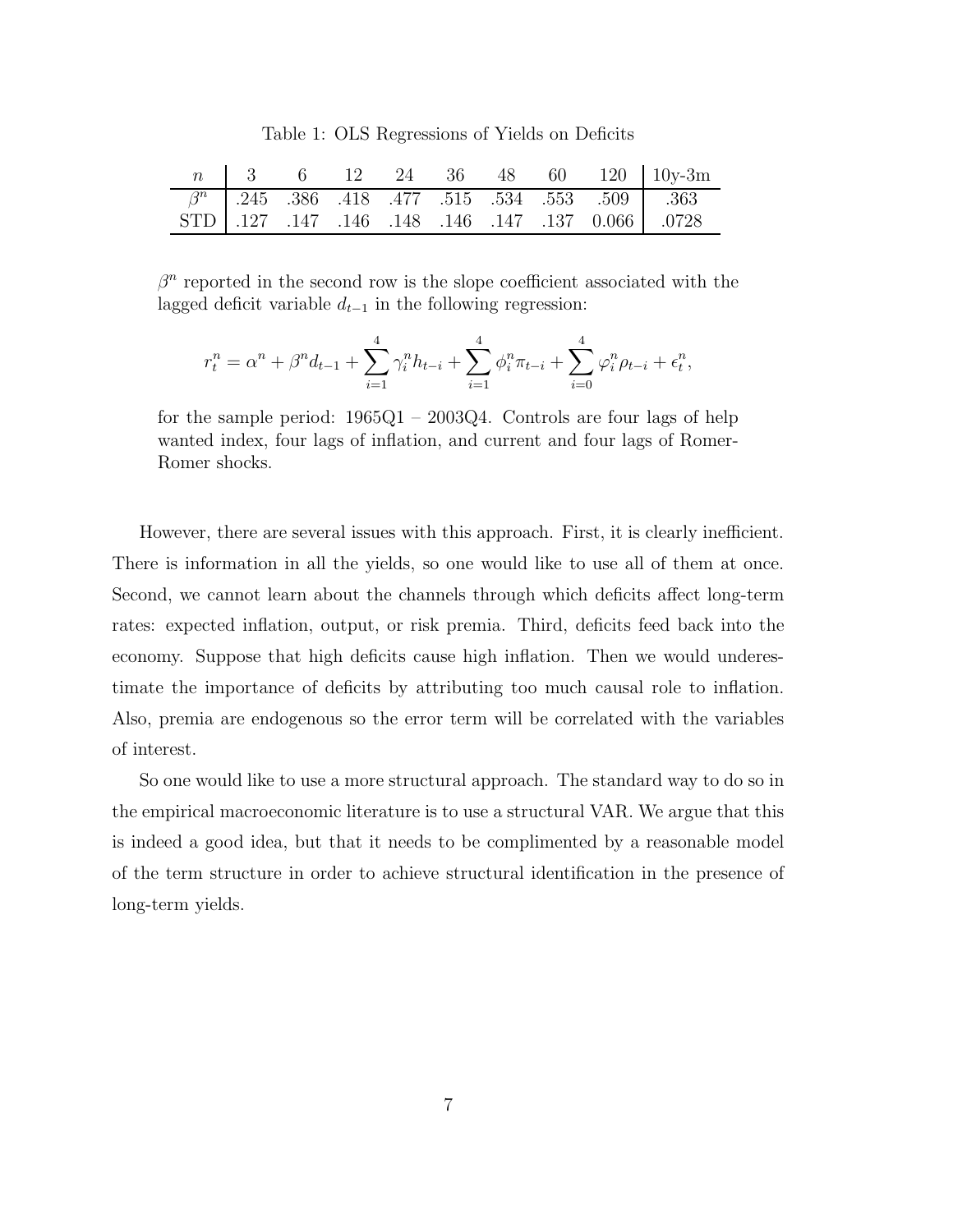#### 1.4 Relation to the Structural VAR Approach

To extend the OLS regression (9) to a structural VAR, the state vector should include  $Y_t = \begin{pmatrix} r_t^{3m} & d_t & \pi_t & h_t \end{pmatrix}'$  and at least one long rate  $r_t^n$ . We write:

$$
Y_t^n = \left(\begin{array}{c} Y_t \\ r_t^n \end{array}\right),
$$

A naive approach to a structural VAR would be to specify  $Y_t^n$  as a first-order VAR (first-order just for simplicity):

$$
Y_t^n = \begin{bmatrix} \Phi & \Phi^{Yn} \\ \Phi^{nY} & \Phi^{nn} \end{bmatrix} \times Y_{t-1}^n + \begin{bmatrix} \Sigma & \Sigma^{Yn} \\ \Sigma^{nY} & \Sigma^{nn} \end{bmatrix} \times \begin{bmatrix} \epsilon_t \\ \epsilon_t^n \end{bmatrix},
$$
(10)

where the  $\epsilon_t$  are the structural shocks to Y and  $\epsilon_t^n$  is the structural shock to the long-term yield. Of course with OLS one can only estimate a reduced-form VAR:

$$
Y_t^n = \left[\begin{array}{cc} \Phi & \Phi^{Yn} \\ \Phi^{nY} & \Phi^{nn} \end{array}\right] \times Y_{t-1}^n + \left[\begin{array}{c} u_t \\ u_t^n \end{array}\right],\tag{11}
$$

where  $u_t = \Sigma \epsilon_t + \Sigma^{Yn} \epsilon_t^n$  and  $u_t^n = \Sigma^{nY} \epsilon_t + \Sigma^{nn} \epsilon_t^n$  are reduced-form shocks to Y and  $r_t^n$ , respectively, and the covariance matrix of  $(u_t, u_t^n)'$  can be estimated.

As is well-known, we must impose additional restrictions to achieve identification of  $\Sigma$ ,  $\Sigma^{Yn}$ ,  $\Sigma^{nY}$ , and  $\Sigma^{nn}$ , because, in our simple example above, the symmetric covariance matrix of the reduced-form shocks in (11) contains  $\frac{5\times(5+1)}{2} = 15$  free parameters, and the loading matrix in the structural model (10) contains  $5 \times 5 = 25$ free parameters.

Where do the restrictions come from? The macro-economic literature has proposed enough restrictions to identify the four variables VAR (with only  $Y_t$ ) which does not include the long rate  $r_t^n$ , but these restrictions are not enough to identify the VAR with  $r_t^n$  (or a fortiori a VAR with more than one long rate).

The solution is to use a no-arbitrage pricing model to determine  $\Sigma^{Yn}$ ,  $\Sigma^{nY}$ , and  $\Sigma^{nn}$  in terms of Σ. To put it simply, in a no-arbitrage model,  $r_t^n$  is "priced" by  $Y_t$ , and adding a yield does not increase the number of unknown parameters. Therefore, we can use exactly the same structural identifying restrictions that one would use to estimate a structural VAR for the vector of pricing factors  $Y_t$  alone.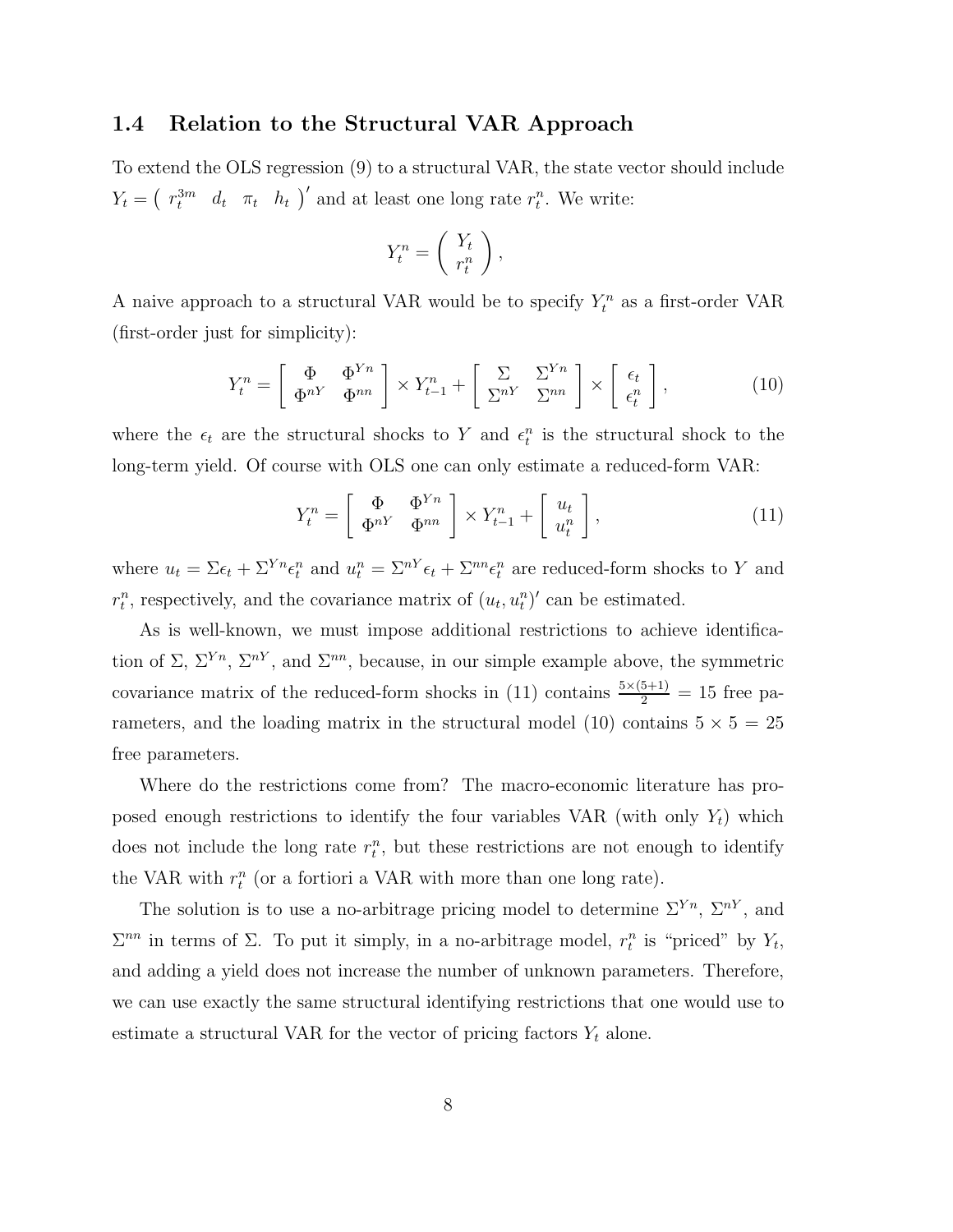### 2 Empirical Results

We estimate the model using quarterly time-series observations of the deficit/GDP ratio, the one-quarter ahead forecast of the growth rate of the GDP deflator, the help wanted index, and zero-coupon bond yields with maturities two quarters, five years, and ten years.<sup>4</sup> The sample period is from the first quarter of 1970 to the third quarter of 2003 and the summary statistics are reported in Table 2. Following standard practices (see, e.g., Chen and Scott (1993), Duffie and Singleton (1997), and Dai and Singleton (2000)), we assume that one of the bond yields (the two-quarter yield) is measured without error, so that the latent factor is implicitly observed given model parameters. The five-year and ten-year yields are measured with error with zero means. As a baseline case, we assume that the measurement errors are i.i.d. and uncorrelated cross-sectionally.

Before describing the empirical results in detail, let us summarize the key findings.

- 1. Our model recovers a reasonable Taylor rule, under which the short-term rate (1-quarter yield) increases with the deficit/GDP ratio, the growth rate of the GDP deflator, and the help wanted index, as well as the latent factor. The first difference of the latent factor is strongly correlated (with correlation coefficient 0.663) with the monetary shocks constructed by Romer and Romer (2003), despite the fact that we never used the Romer-Romer shocks directly or indirectly in our estimation.<sup>5</sup>
- 2. The estimated dynamics for the state vector appears to be sensible and broadly consistent with estimates from a traditional structural VAR.
- 3. Most importantly, we find strong effects of fiscal policy (as captured by the deficit/GDP ratio) on interest rates. The loading of nominal bond yields on the

<sup>4</sup>The macro time-series, including 3-month T-bill rates, are obtained from Federal Reserve Economic Database (FRED) and the bond yields (from maturities from 6 months to 10 years) are provided by Mark Fisher of the Federal Reserve Board. The inflation forecasts are from the survey of professional forecasters. Our results for effects of deficits are robust to using realized inflation, but the fit of the model for the early 1980's deteriorates, as one would expect.

<sup>5</sup>Romer and Romer contruct their monetary shocks by taking out anticipated policy moves by the Fed based on published forecasts of future economic activities. In a very strong sense, the unanticipated shocks are true surprises to bond market participants.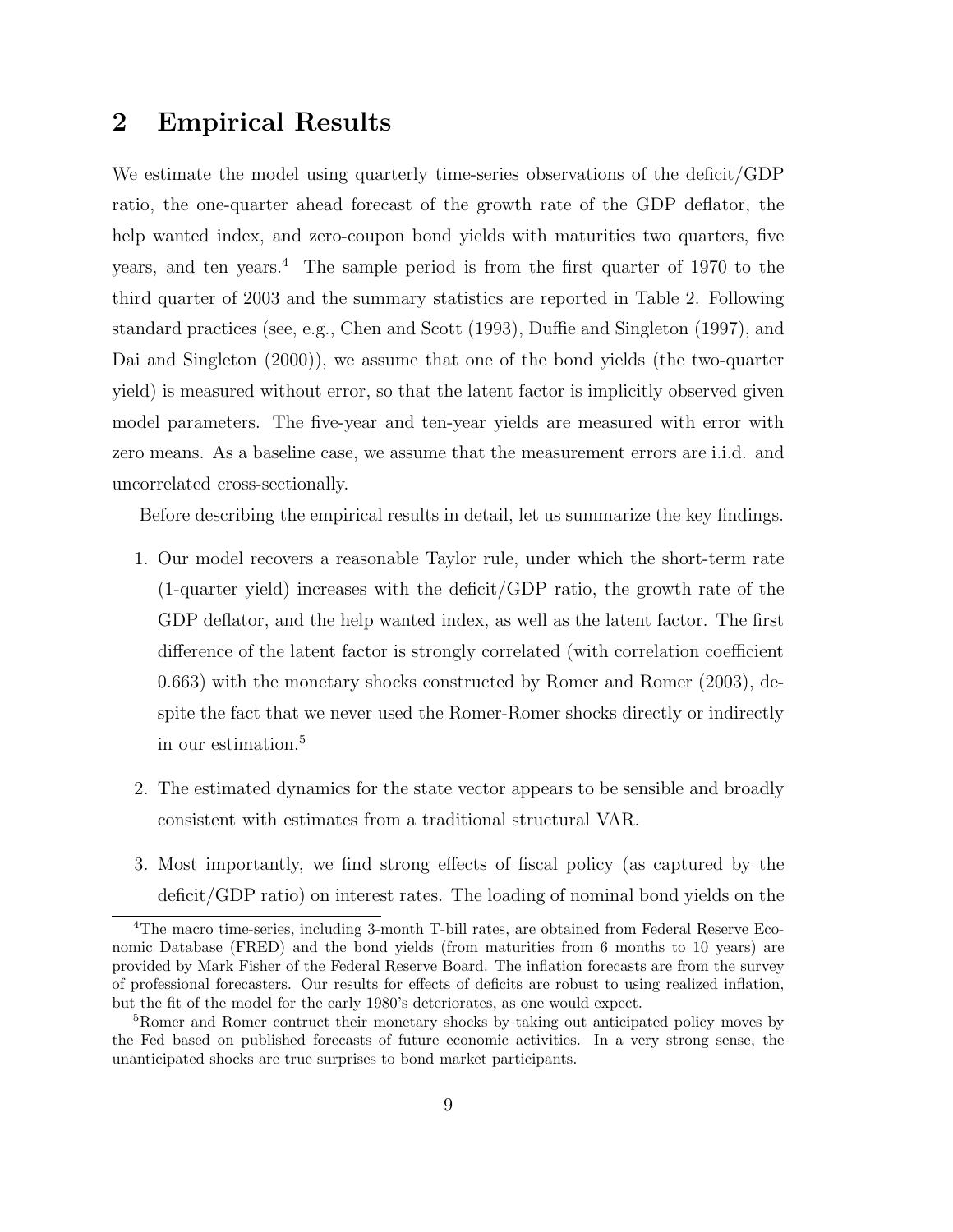deficit/GDP ratio increases with maturity up to 10 years. All else equal, the 10-year yield would increase by 41 basis points if the deficit/GDP ratio increases by 1%. A structural shock (one standard deviation) to the deficit/GDP ratio raises 1-quarter yield by 38 basis points and 10-year yield by 61 basis points.

#### 2.1 Maximum Likelihood Estimates

Aside from the restrictions on  $\Sigma$  for identifying the structural shocks, we impose two normalizations that (i) the long-run mean of the latent factor is 0 (since the constant term  $\delta_0$  in the Taylor rule is a free parameter) and (ii) the loading of the Taylor rule on the latent factor is 1. Thus, the latent factor is literally the residual in the monetary policy instrument. The resulting model has 55 free parameters (4 for the Taylor rule, 3 for the long-run means of the observed macro variables, 16 for the mean reversion matrix  $\kappa$ , 10 for the covariance matrix, 20 for the market prices of risk, and 2 for the volatility of the measurement errors).

In addition, we impose 9 over-identifying restrictions. First, the loading of the deficit variable in the Taylor rule is set to 0, because it is well known that the U.S. central bank does not respond to budget deficit immediately (at least not within the quarter). Second, the second and third columns of  $\Lambda_Y$  are identically zero, which means that deficit and inflation do not affect the market prices of risk. The likelihood does not change appreiciably even if we relax these restrictions.

Maximum likelihood estimates for the remaining 46 parameters are presented in Table 4. The t-ratios for most parameters are close to 0, which indicate clearly that the model is still over-parameterized. It is not clear, however, which parameters should be constrained to zero as such restrictions can potentially turn off economically important feedback effects. To give the model the best chance of recovering widely documented dynamic properties of the macro variables and the Taylor rule, we choose not to impose any additional restrictions.

To get a sense of how sharply model parameters are actually identified, we compute the standard errors for parameters related to the Taylor rule,  $(\delta_0$  and  $\delta_Y)$ , the state dynamics ( $\kappa$ ,  $\theta$ , and  $\Sigma$ ), and the volatility of the measurement errors (Ω), while keeping the market prices of risk fixed at their estimated parameter values. These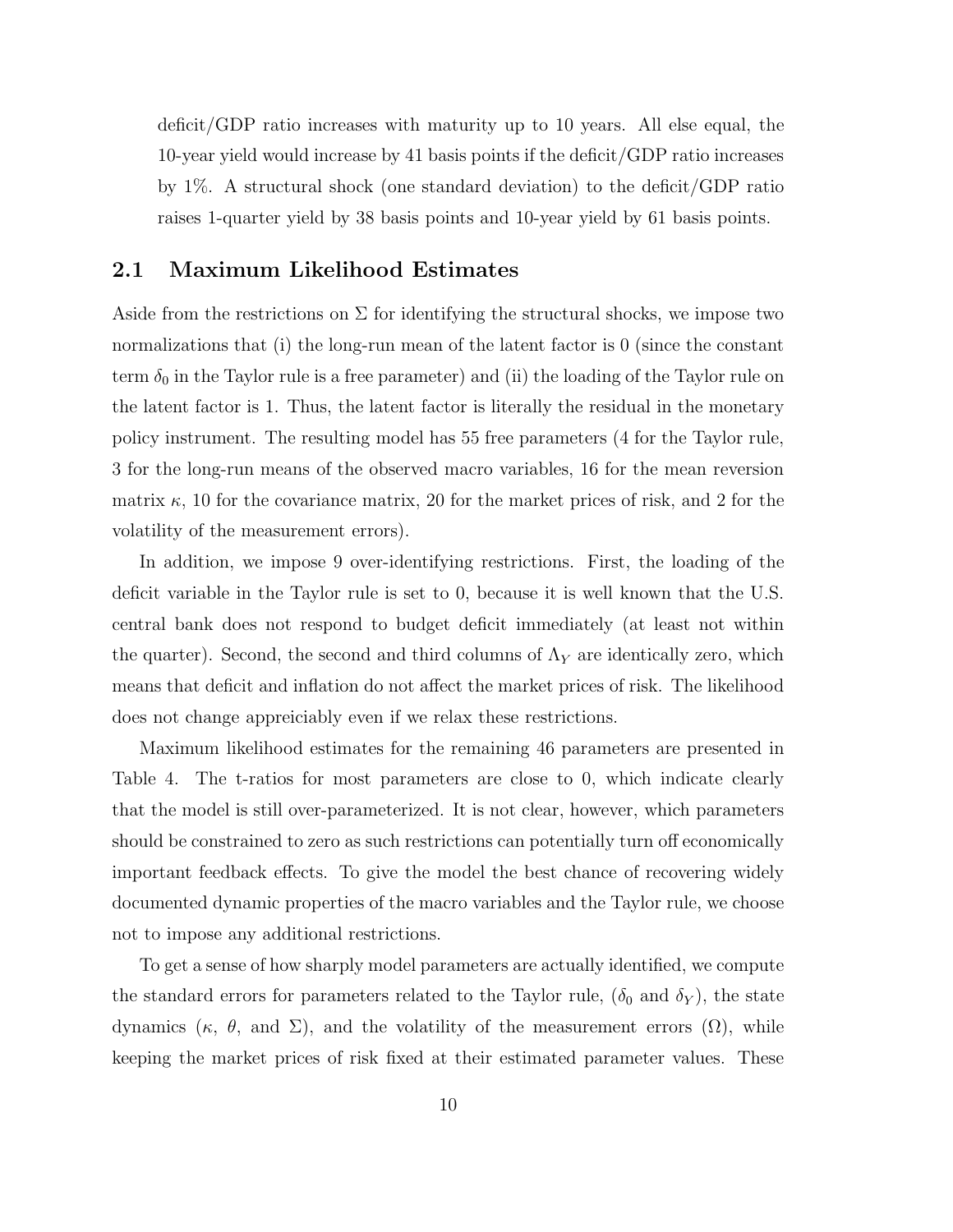standard errors are reported in the top half of Table 5, and are broadly consistent with those obtained from a standard VAR on the observed 1-quarter yield, the deficit/GDP ratio, the growth rate of the GDP deflator, and the help wanted index.<sup>6</sup> In the bottom half, we report the standard errors for the market prices of risk, while keeping other parameters fixed. Although the t-ratios are very low, the relative magnitudes of the t-ratios indicate that market prices of risk are driven primarily by the latent and help wanted variables (i.e., monetary policy and business cycle variables).

#### 2.2 Yield Loadings

The factor loadings  $a_n$  and  $b_n$ , which appear in equation (7), are plotted in the top panel of Figure 1.

One of the most important findings is the fact that the yield loading  $b_n^d$  for the deficit/GDP ratio increases monotonically with n from 0 at 1 quarter to about 41 basis points at 10 years (the loading peaks out at about 15 years and reverts back to 0 gradually). The effect of deficit on long-term rates is fairly robust: it is qualitatively the same under several alternative specifications of our model. For instance, the shape of the loading does not change qualitatively when we use realized inflation instead of inflation forecast or when we use the GDP growth rate or its forecast in lieu of the help wanted index.<sup>7</sup>

### 2.3 Time-series and Cross-sectional Fit for the Term Structure

The bottom panel of Figure 1 examines the fit for the average level of the observed yields and for the volatility of yield changes. The model fits the average shape of the yield curve fairly closely, but over-states the term structure of volatility by about 3.6% on average.

<sup>&</sup>lt;sup>6</sup>It is well known that risk premiums on financial assets are poorly identified because of limited sample size. By fixing the market prices of risk to their estimated values, the rest of the parameters should be reasonably sharply identified.

<sup>7</sup> It would also be useful to check whether it makes any difference if the CBO forecasts are used in lieu of the actual deficit levels. Unfortunately, the CBO forecasts are not available at quarterly frequency. We could, however, use our model to generate deficit forecasts and compare them with available CBO deficit forecasts.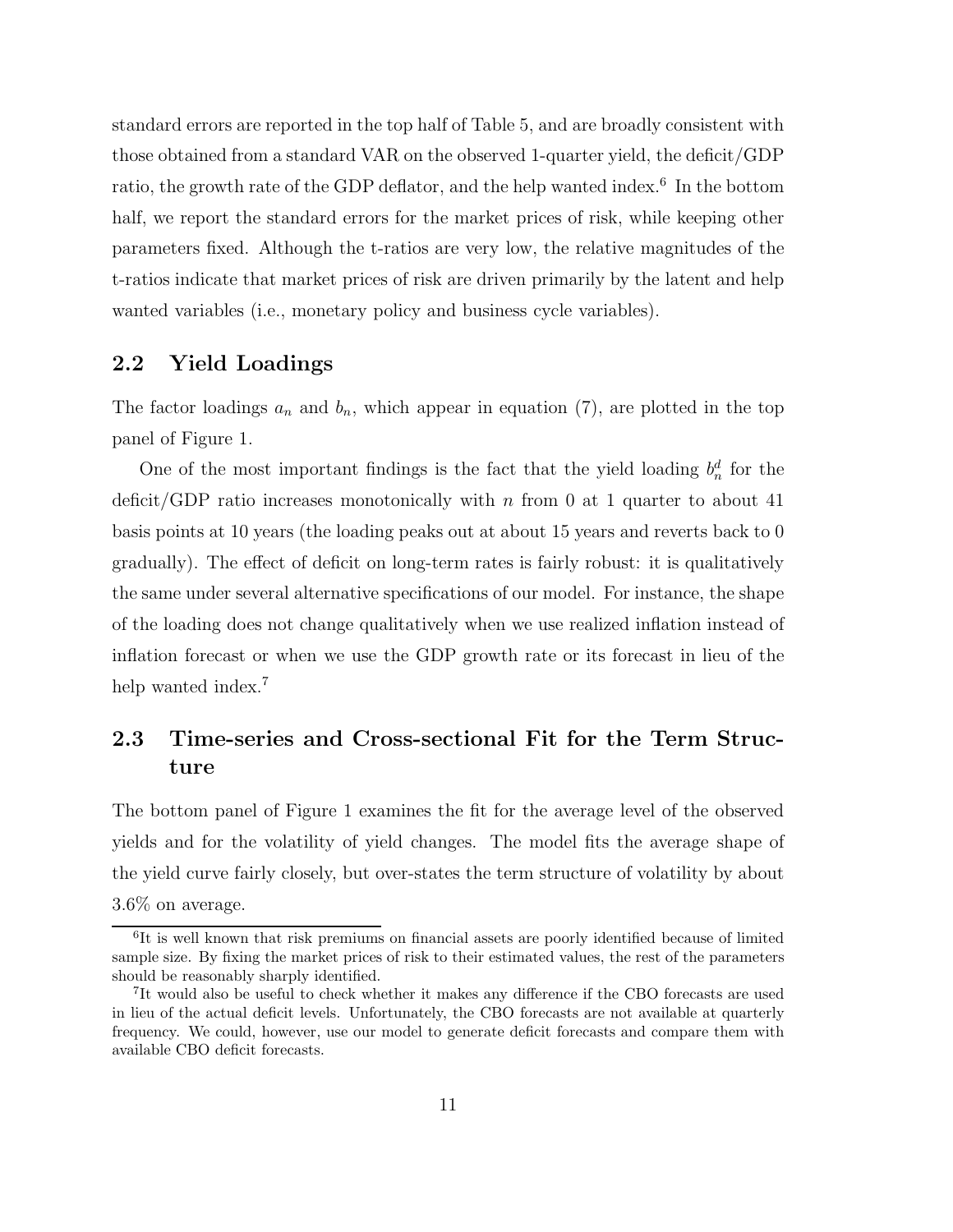The top panel of Figure 2 provides a time-series view of the fitted yields vs. their observed counterparts. The discrepancies are small across the entire term structure. For an example, the average pricing errors for 5-year and 10-year yields are 1.5 and -1.7 basis points, respectively, and the volatility of the pricing errors are 60 and 70 basis points, respectively

The remarkable fit for the yields is in part achieved by pushing any systematic discrepancy between model implied yields and observed yields into the latent factor. The bottom panel of Figure 2 shows the latent shocks are closely related to the Romer-Romer shocks. The high correlation between the latent shocks and the Romer-Romer shocks provides the justification for interpreting the latent shocks as monetary shocks.

#### 2.4 Impulse Response Functions

Figure 3 plots the response functions of the four state variables.<sup>8</sup> Focusing first on plots  $(a) - (d)$ , which are impulse responses to one standard deviation of structural shocks:

(a) Impulse Responses to Monetary Tightening One standard deviation of monetary shock (2.09%) elicits delayed responses in the deficit/GDP ratio, the inflation rate, and the help wanted index: the deficit/GDP ratio increases gradually to a maximum response of 0.97% in about 11 quarters and declines gradually afterward; the expected inflation increases slightly to a maximum response of  $0.32\%$  in about 6 quarters – thus there is a small pricing puzzle; the help wanted index declines sharply, reaching a maximum impact of -0.68 in about 7 quarters. The output recovers to the pre-shock level in about 6 years, and overshoots to positive territory before declining to 0 eventually. The effect of

<sup>8</sup>The annualized sample standard deviations of the first differences of the latent factor, the deficit/GDP ratio, the growth rate of the GDP deflator, and the help wanted index are given by 2.27%, 1.37%, 1.08%, 0.0853, respectively (these are twice the values reported in the second column in the bottom panel of Table 2), which set the scales for the impulse response functions.

<sup>&</sup>lt;sup>9</sup>The price puzzle is well-known in the structural VAR literature (see, e.g., ...) To confirm this, we ran a structural VAR on the 1-quarter rate, the deficit/GDP ratio, the inflation, and the help wanted index. With one-lag, we recover a small pricing puzzle similar to what we find in NASVAR. However, the pricing puzzle disappears when additional lags are added to our structural VAR. This suggests that NASVAR should also do better along this dimension by having a better forecast model.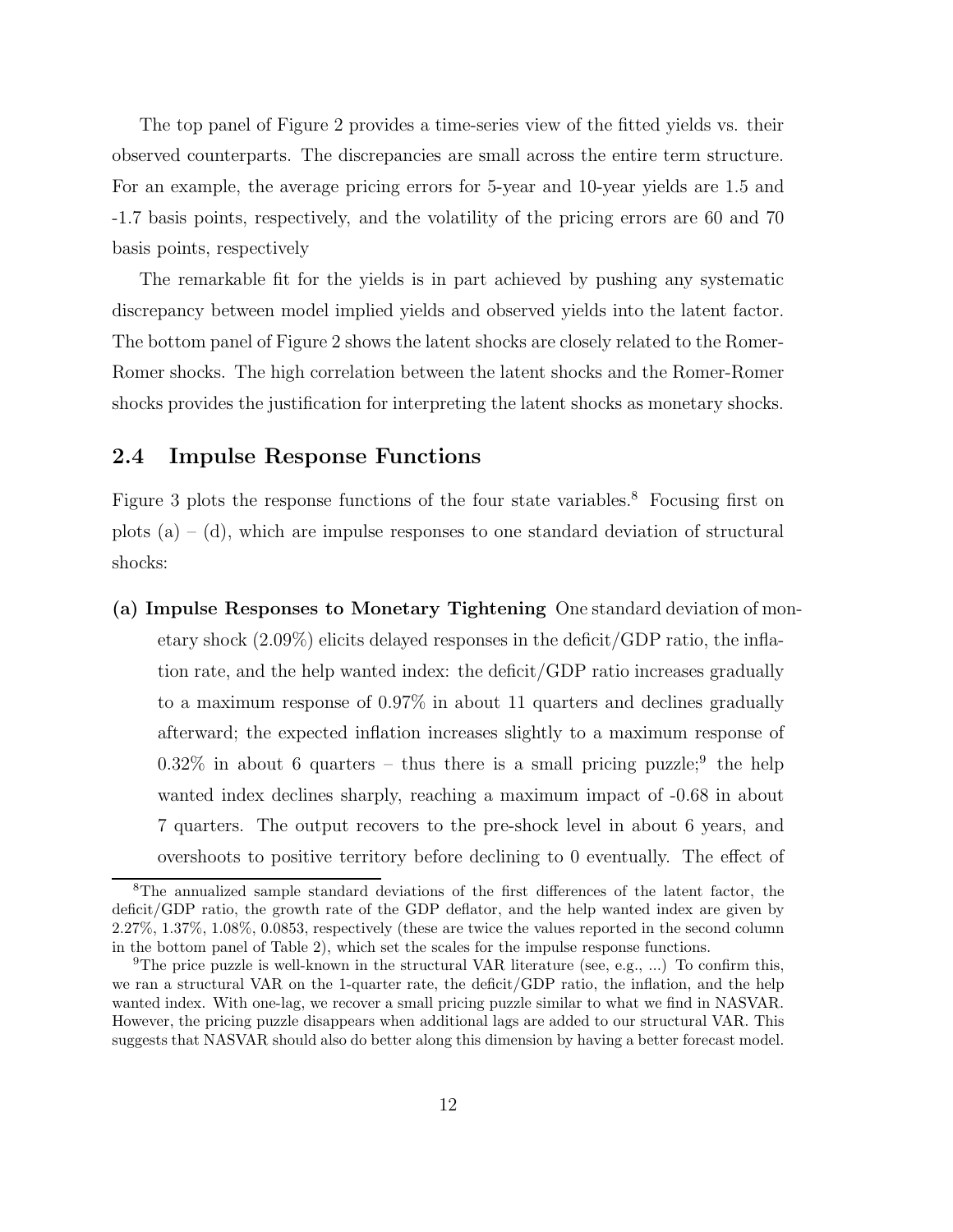the monetary shock is therefore most directly felt in real economic activity.

- (b) Impulse Responses to Deficit Increase One standard deviation of structural shock to deficit (about 0.88% of GDP) elicits no response in monetary policy, a very slow delayed response in inflation (peaking in about 10 years), and an immediate and large response (0.0284 or about one third of its standard deviation) in the help wanted index. After the initial positive response, the real activity continues to grow, peaking out in about 12 quarters.
- (c) Impulse Responses to Inflation Shock A standard deviation of the structural shock to inflation (about  $1\%$ ) is accompanied by an easing of monetary policy (about 50 bps) and a small increase in the help wanted index. The monetary easing quickly reverses itself, but the real activity continues to grow, peaking out in about 11 quarters. Thus, like a positive deficit shock, a positive inflation shock also helps spur real acitivity.
- (d) Impulse Responses to Output Shock A standard deviation of the structural shock to the help wanted index (which can be interpreted as a shock to real demand or output) induces practically no change in monetary policy or inflation. It leads to an immediate reduction in deficit (to the tune of 0.89% of GDP). The output shock reverses itself in about three years and overshoots to negative real growth before returning to 0.

#### 2.5 Impulse Responses of Yields

The impulse responses of 1-quarter, 10-year, 5-year yields and the 10-year/1-quarter slope to the four structural shocks are plotted in the bottom four graphs,  $(i)$ – $(iv)$ , in Figure 3.

(i) Monetary Shock The effect of monetary shock to the term structure is relatively short-lived. A standard deviation of monetary shock (a tightening of 2.09%) leads to a rise of 1.40% in the 10-year yield and flattening of the yield curve by about 69 basis points. The yield curve will return to the pre-shock level relatively quickly (in about 3 years).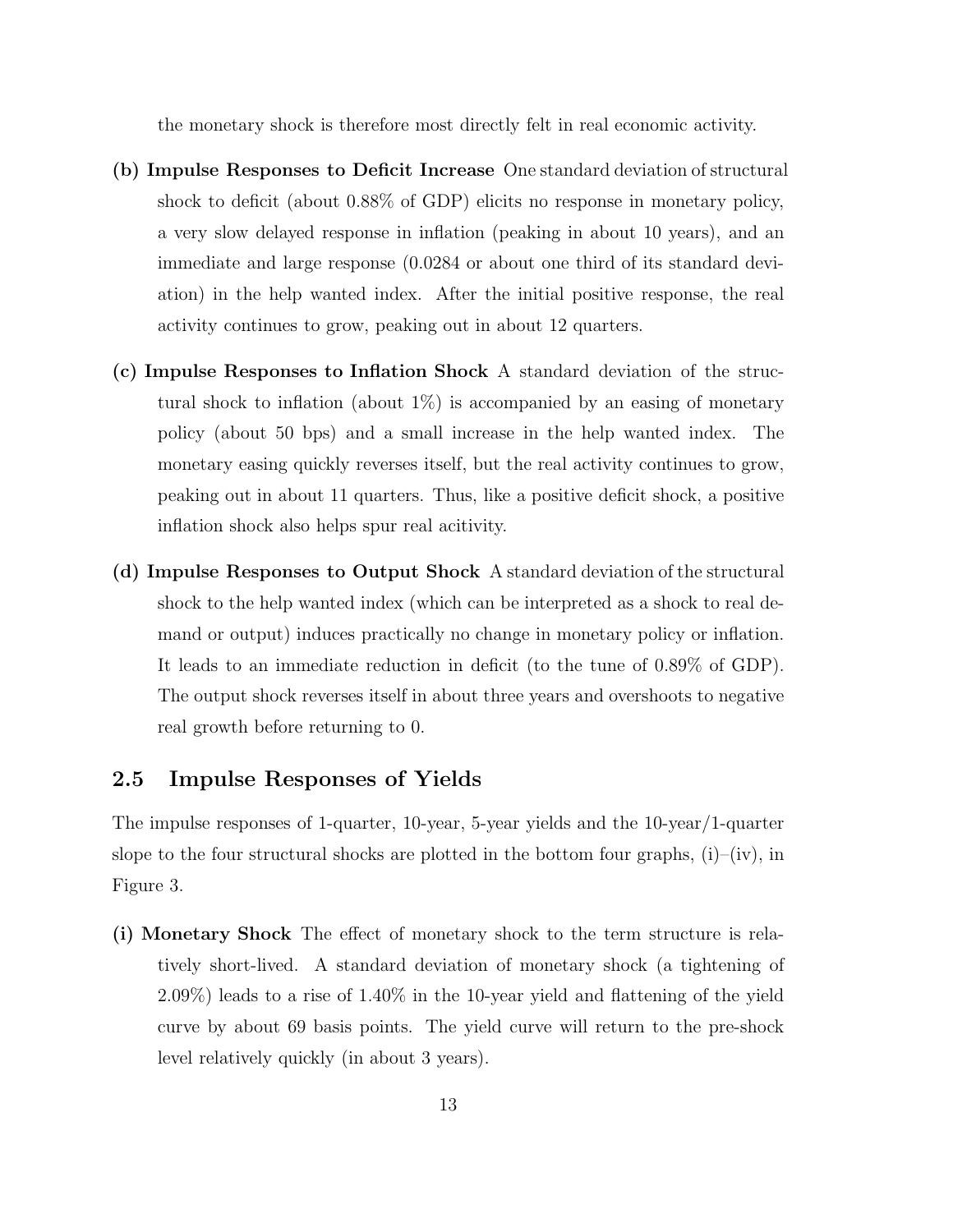- (ii) Deficit Shock A standard deviation of the structural shock to the deficit/GDP ratio (about 0.88%) raises 10-year yield by 61 basis points, and 1-quarter yield by 38 basis points. Furthermore, the short-term rate is expected to continue to rise and the long-term rates decline very slowly. After 10 years, the 10-year yield is still 33 basis points above the pre-shock level, and the 1-quarter yield is about 58 basis points above the pre-shock level.
- (iii) Inflation Shock A standard deviation of inflation shock (about 1%) immediately raises 1-quarter yield by 40 basis points and 10-year yield by 28 basis points. All interest rates continue to rise, peaking out in about 11 quarters. In 10 years, the 10-year yield stays above the pre-shock level by 28 basis and the 1-quarter yield is 44 basis ponits above its pre-shock level.
- (iv) Output Shock A standard deviation of output shock leads to immediate increases in both short-term and long-term rates, with short-term rates increasing more. The yield curve flattens as a result. The effect of the shock all but disappears after about five years.

Of particular interest to us is the effect of deficit to interest rates. Our results suggest that, while an increase in deficit results a short-term gain (for about 3 years) in employment demand and real output growth, it has adverse long-term consequences: if deficit increases by 1% of GDP, the average level of interest rates will rise and stay high in the next 10 years by about 50 to 65 basis points.

## 3 Extensions and Robustness (incomplete)

We now present various extensions to our basic setup.

#### 3.1 Sub-sample stability

It is widely believed that monetary policy has changed over time. We re-estimate our model before and after the Volcker disinflation. The results for the effects of deficits appear robust.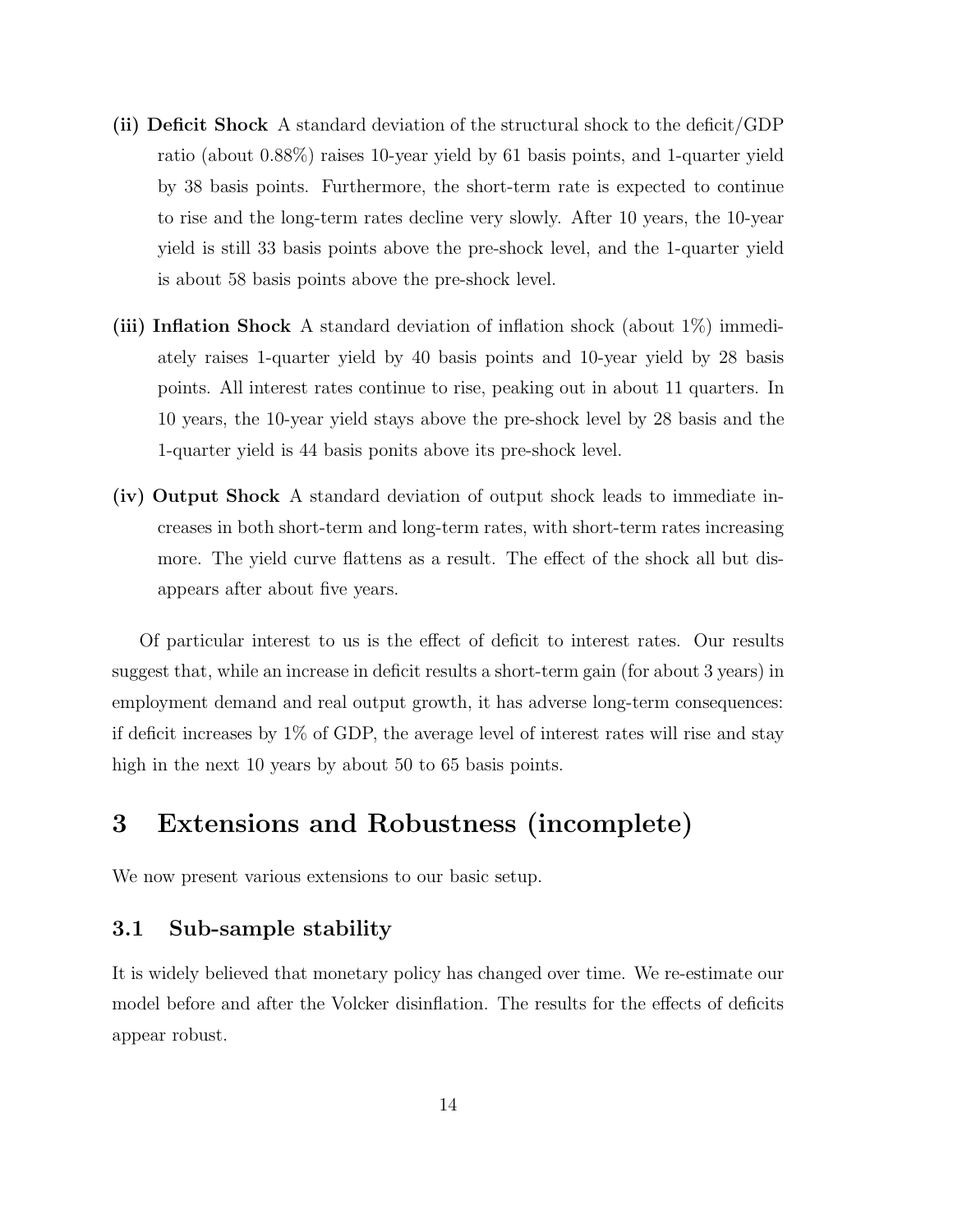#### 3.2 Effect of the stock of debt

In our basic setup, all variables are stationary. Consider the following thought experiment: Starting from no debt and no deficit, the government runs a deficit of 1% for 10 years, at which point the deficit returns to 0 forever. By construction, our model implies that after 10 years, all the yields will go back to their initial values, irrespective of the new stock of debt. Most macro-economists would be suspicious of such a result. However, incorporating the stock of debt is not so straightforward ...

#### 3.3 Spending and taxes

The deficit can increase because government spending increases for given taxes or because taxes decrease for given expenditures. However, while almost all theories predict that government spending should increase interest rates, there is no consensus about the role of taxes and deficits for given expenditures: This is the debate about Ricardian equivalence. The conventional view is that debt financing of government expenditures increases aggregate demand and therefore output in the short run, while reducing national saving and national wealth in the long run. The Ricardian theory is that government financing is irrelevant, because the households' lifetime wealth depends only on the present value of government spending. As a result, a \$1 decrease in public saving is compensated by a \$1 increase in private saving, leaving output, investment and interest rates unchanged. By definition, the Ricardian equivalence can fail because taxes distort the allocation of resources, because government financing decisions redistribute resources across generations, or because households do not have the same discount factor as the government (which, in turn, may be due to myopia or capital market imperfections).

We therefore follow Blanchard and Perotti (2002) and model separately government spending and taxes . . .

#### 3.4 Policy Inertia vs. Serially Correlated Monetary Shocks

It would also be interesting to examine whether the effect of deficit on the term structure is robust to different specifications of the monetary policy rule.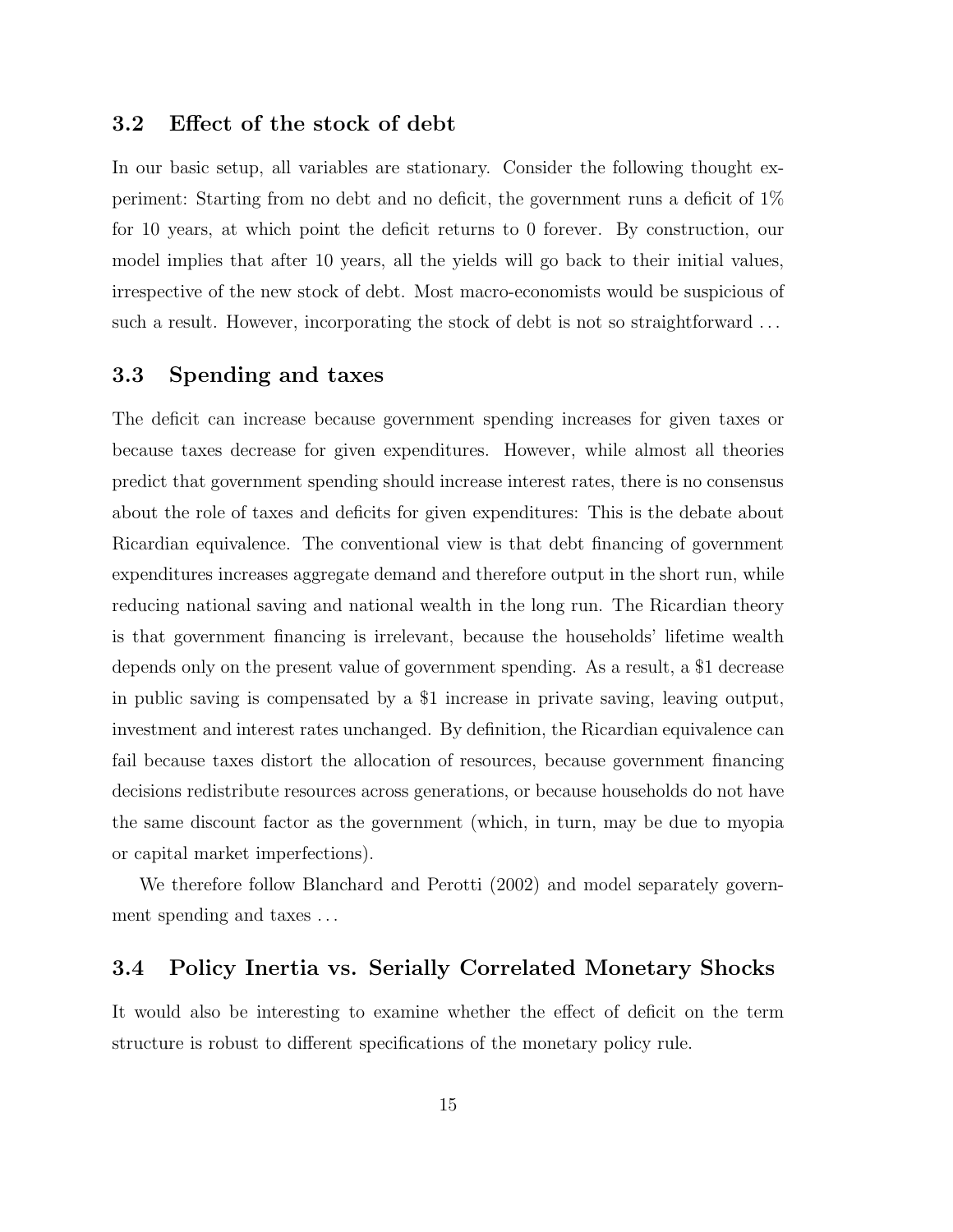To achieve this, we will extend our basic setup to a more general specification in which the observable state vector  $Y_t = (r_t d_t \pi_t h_t$  "spending" or "tax" ...) follows a vector ARMA process:

$$
Y_{t+1} = \mu + \Phi(L)Y_t + \sigma \Psi(L)\epsilon_{t+1},
$$
\n(12)

where  $\Phi(L)$  and  $\Psi(L)$  are distributed lag operators and L is the lag operator. This framework captures both the notion of interest rate smoothing or policy inertia (as in ?) and serial autocorrelation in the monetary shocks (as in Rudebusch and Wu  $(2003)$ ).

This framework also allows us to address an apparent model mis-specification: Figure 4, which plots the structural shocks implied by the model, and Table 3, which tabulates the correlation structure of these shocks, indicate that a more appropriate specification for the help wanted index is  $AR(2)$  rather than  $AR(1)$  (the first-order serial correlation of the shocks to the help wanted index is 0.58).

### 4 Conclusion

We have found that government deficits increase interest rates, especially long ones.

To reach this conclusion, we have developed a No-Arbitrage Structural Vector Auto-Regression, which we believe could be useful for exploring a number of intricate issues in macro-economics and finance. We have shown that it is necessary to impose the no-arbitrage restrictions in order to maintain the structural identification of the system, while exploiting the richness of the information contained in the cross-section of bond prices.

A number of important extensions are still missing from this draft. First, we did not distinguish between the two sources of changes in the deficit: Spending and taxes need not have symmetric effects on interest rates. Second, we did not take into account the impact of the stock of government debt. Finally, it will be interesting to extend the dynamic specification beyond one lag, and to explore systematically the interactions between the financial variables and the real variables.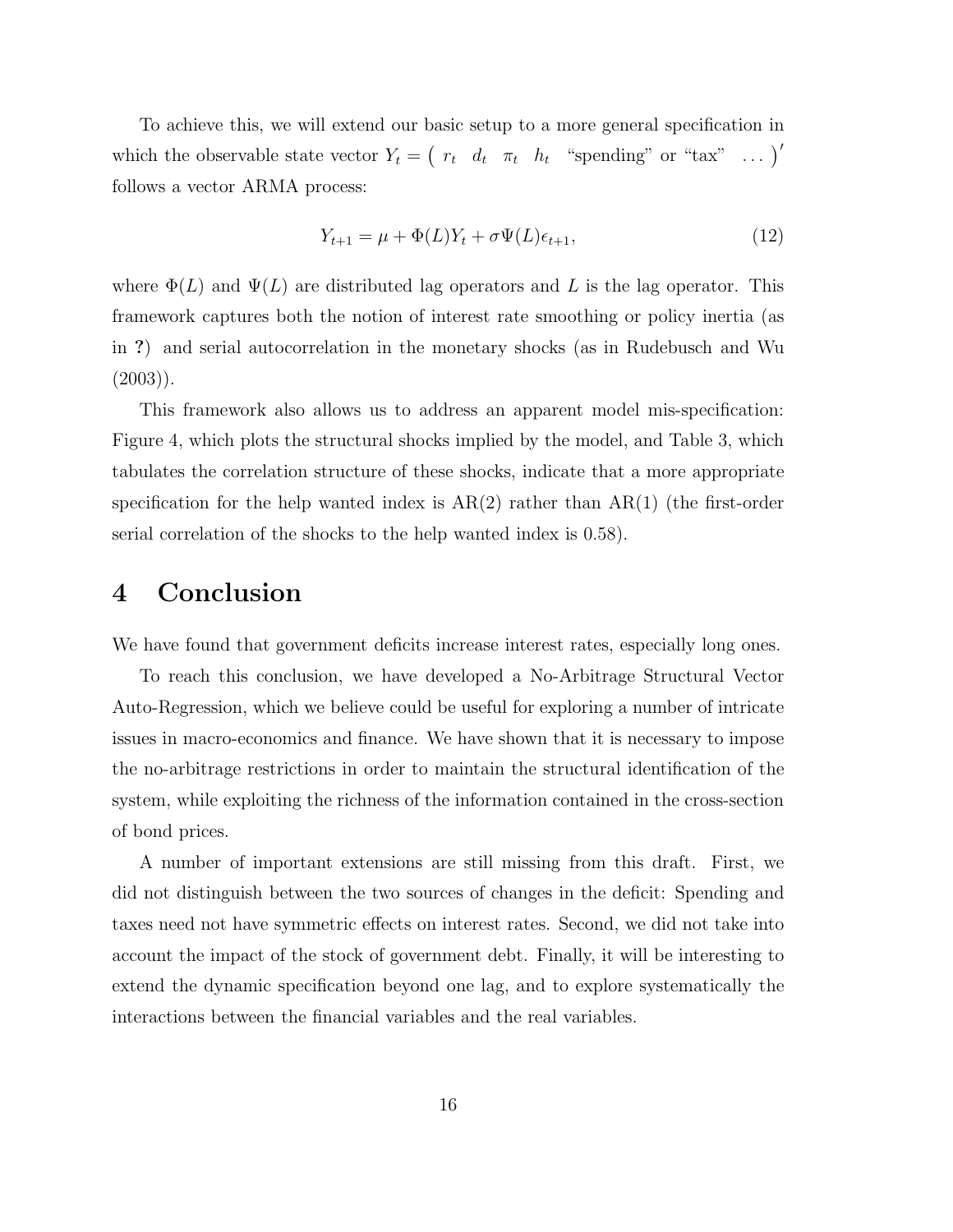### References

- Ang, A., Piazzesi, M., 2003. A no-arbitrage vector autoregression of term structure dynamics with macroeconomic and latent variables. Journal of Monetary Economics 50, 745–787.
- Barth, J. R., Iden, G., Russek, F. S., mark Wohar, 1991. The effects of federal deficits on interest rates and the composition of domestic output. in The Great Fiscal Experiment, ed. by R. G. Penner pp. 69–129. Washington D.C.: Urban Institute Press.
- Blanchard, O., Perotti, R., 2002. An empirical characterization of the dynamic effects of changes in government spending and taxes on output. Quarterly Journal of Economics pp. 1329–1368.
- Canzoneri, M. B., Cumby, R. E., Diba, B. T., 2002. Should the european central bank and the federal reserve be concerned about fiscal policy. Working paper, Georgetown University.
- Chen, R., Scott, L., 1993. Maximum likelihood estimation for a multifactor equilibrium model of the term structure of interest rates. Journal of Fixed Income 3, 14–31.
- Christiano, L. J., Eichenbaum, M., Evans, C., 1999. Monetary policy shocks: What have we learned and to what end?. in *Handbook of Macroeconomics*, ed. by J. B. Taylor, and M. Woodford vol. 1A. Elsevier Science, North Holland.
- Dai, Q., Singleton, K. J., 2000. Specification analysis of affine term structure models. Journal of Finance 55(5), 1943–1978.
- , 2002. Expectations puzzle, time-varying risk premia, and affine models of the term structure. Journal of Financial Economics 63(3), 415–441.
	- , 2003. Term structure dynamics in theory and reality. Review of Financial Studies 16(3), 632–678.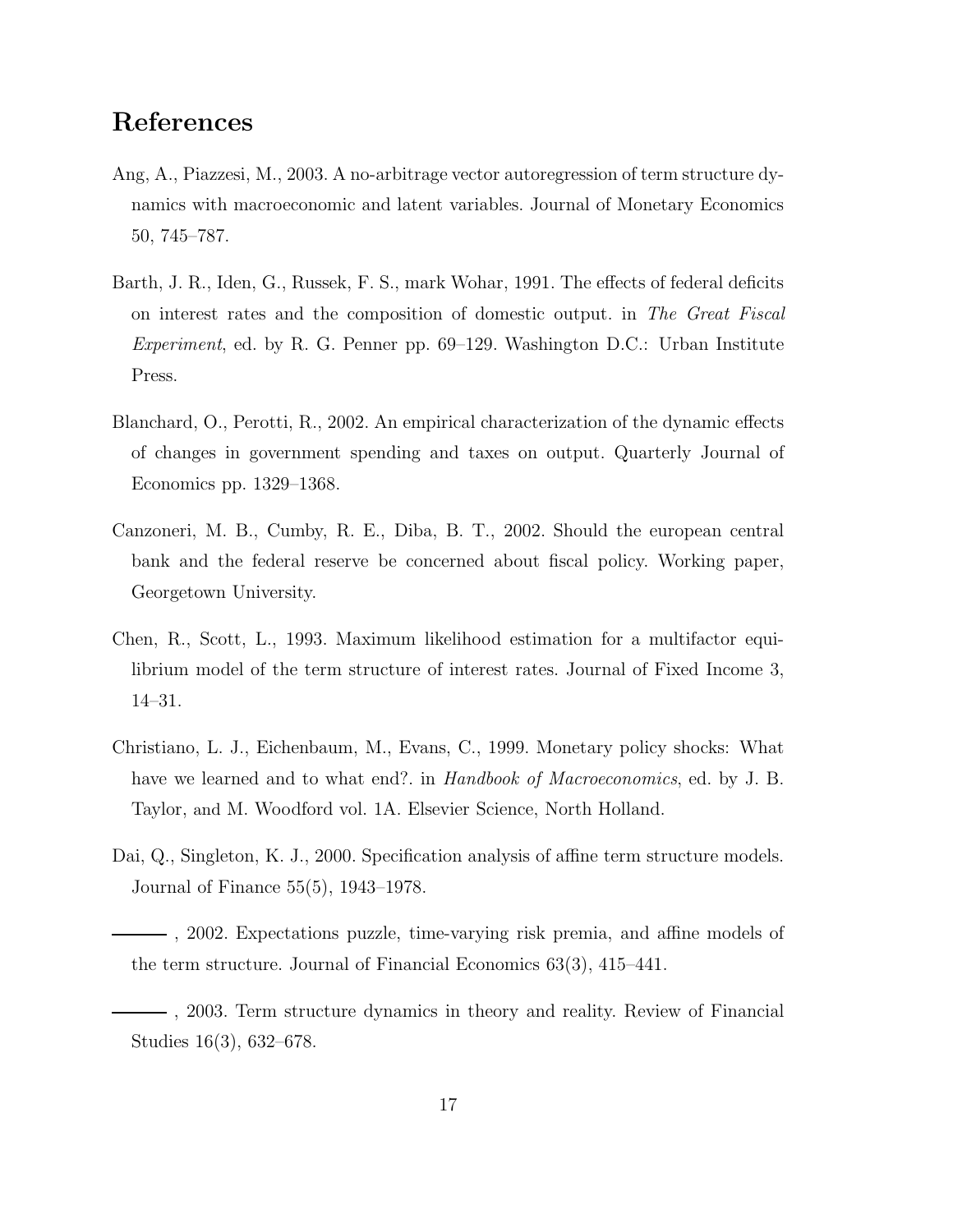- Duffee, G. R., 2002. Term premia and interest rate forecasts in affine models. Journal of Finance 57, 405–443.
- Duffie, D., Kan, R., 1996. A yield-factor model of interest rates. Mathematical Finance vol. 6, no. 4, 379–406.
- Duffie, D., Singleton, K., 1997. An econometric model of the term structure of interest rate swap yields. Journal of Finance 52, 1287–1321.
- Elmendorf, D. W., Mankiw, N. G., 1999. Government debt. in Handbook of Macroeconomics, ed. by J. B. Taylor, and M. Woodford vol. 1C. Elsevier Science, North Holland.
- Engen, E., Hubbard, R. G., 2004. Federal government debt and interest rates. NBER macro annuals.
- Gale, W. G., Orszag, P. R., 2003. The economic effects of long-term fiscal discipline. Urban-Brookings Tax Policy Center Discussion Paper No. 8.
- Gali, J., Gertler, M., 1999. Inflation dynamics: A structural econometric approach. Journal of Monetary Economics 44(2), 195–222.
- Hördahl, P., Tristani, O., Vestin, D., 2003. A joint econometric model of macroeconomic and term structure dynamics. .
- Laubach, T., 2003. New evidence on the interest rate effects of budget deficits and debt. mimeo.
- Piazzesi, M., 2003. Bond yields and the federal reserve. forthcoming Journal of Political Economy.
- Romer, D., Romer, C., 2003. A new measure of monetary shocks: Derivation and implications. .
- Rudebusch, G. D., Wu, T., 2003. A macro-finance model of the term structure, monetary policy, and the economy. .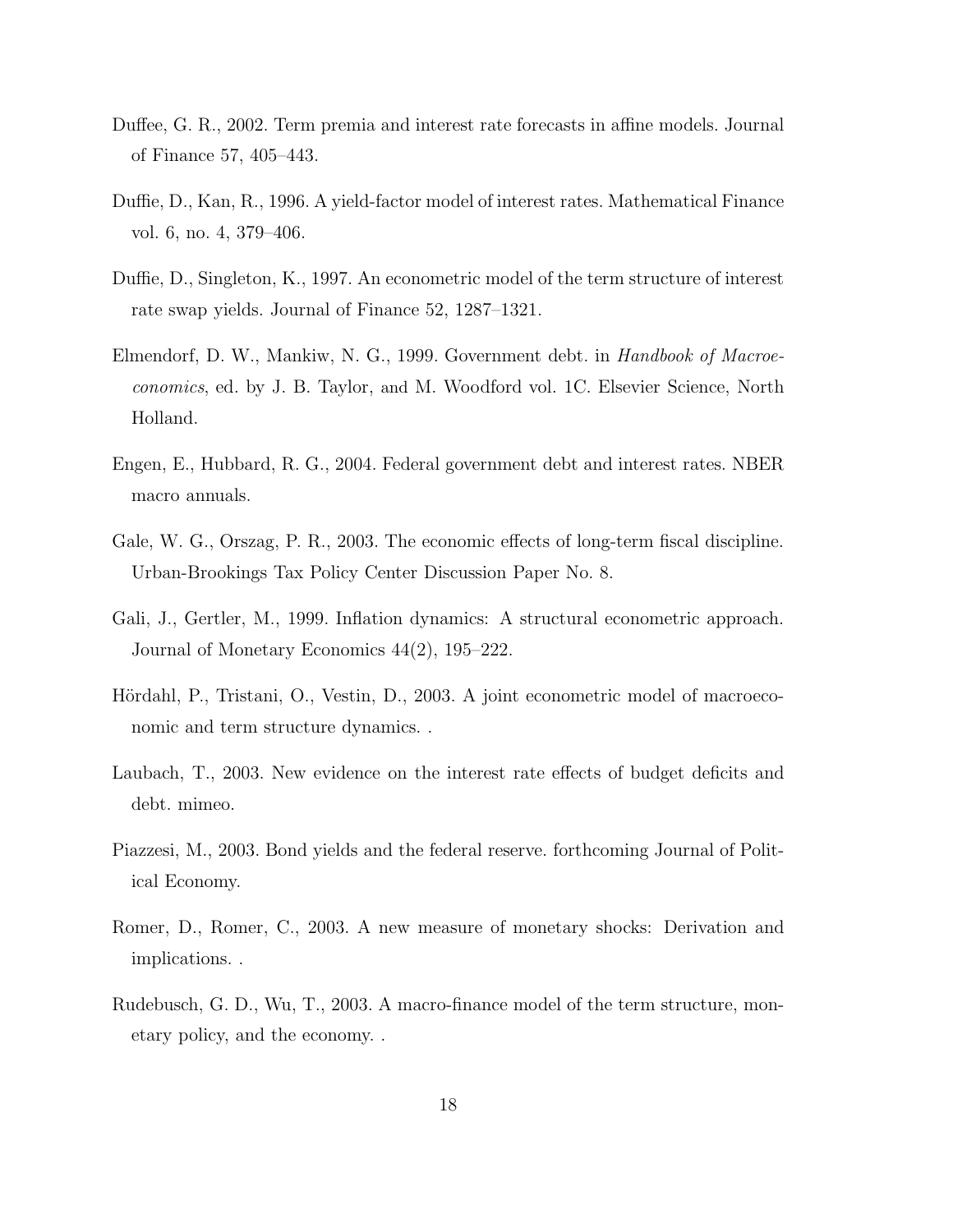Appendices

# A Bond Pricing

Our no-arbitrage term structure model is specified by the following pricing kernel

$$
M_{t+1} = \exp\left(-r_t - \frac{\Lambda_t'\Lambda_t}{2} - \Lambda_t'\epsilon_{t+1}\right),
$$
  
\n
$$
r_t = \delta_0 + \delta_Y'Y_t, \ \Lambda_t = \Lambda_0 + \Lambda_YY_t, \ Y_t = \mu + \Phi Y_{t-1} + \Sigma \epsilon_t.
$$

where the structural shocks  $\epsilon$  are assumed to be conditionally independent and jointly normally distributed.

By definition, the price of a zero-coupon bond with  $n$  periods to maturity satisfies

$$
P_t^n = E_t \left[ M_{t+1} \times M_{t+2} \times \ldots \times M_{t+n} \times 1 \right] = E_t \left[ M_{t+1} \times P_{t+1}^{n-1} \right], \tag{13}
$$

where the last equality follows from the law of iterated expectations. This pricing equation is solved by conjecturing that

$$
P_t^n = \exp\left(A_n + B'_n Y_t\right),
$$

where the "price loadings"  $A_n$  and  $B_n$  satisfy the following recursion: for  $n \geq 2$ ,

$$
A_n = -\delta_0 + A_{n-1} + B'_{n-1}(\mu - \Sigma \Lambda_0) + \frac{1}{2} B'_{n-1} \Sigma \Sigma' B_{n-1},
$$
  
\n
$$
B_n = -\delta_Y + (\Phi - \Sigma \Lambda_Y)' B_{n-1},
$$

with initial conditions  $A_1 = -\delta_0$  and  $B_1 = -\delta_Y$ .

It follows that the zero-coupon bond yields are given by equation (7), with  $a_n =$  $-\frac{A_n}{n}$  $\frac{A_n}{n}$  and  $b_n = -\frac{B_n}{n}$  $\frac{\beta_n}{n}$ , for  $\forall n \geq 1$ .

# B Likelihood Function

Let  $\beta$  be the vector of free parameters in our model. To estimate  $\beta$  by maximum likelihood method, we need to construct the likelihood function. To this end, let

$$
X_t = \left( r_t^{6m} d_t \pi_t h_t \right)', \text{ and } Z_t = \left( r_t^{5y} r_t^{10y} \right)',
$$

be, respectively, the vector of observed variables measured without error and the vector of observed yields measured with error.

The log likelihood function is given by

$$
\log \mathcal{L}(\beta \mid X_t, Z_t : 1 \le t \le T) = \frac{1}{T-1} \sum_{t=1}^{T-1} f(X_{t+1}, Z_{t+1} \mid I_t, \beta),
$$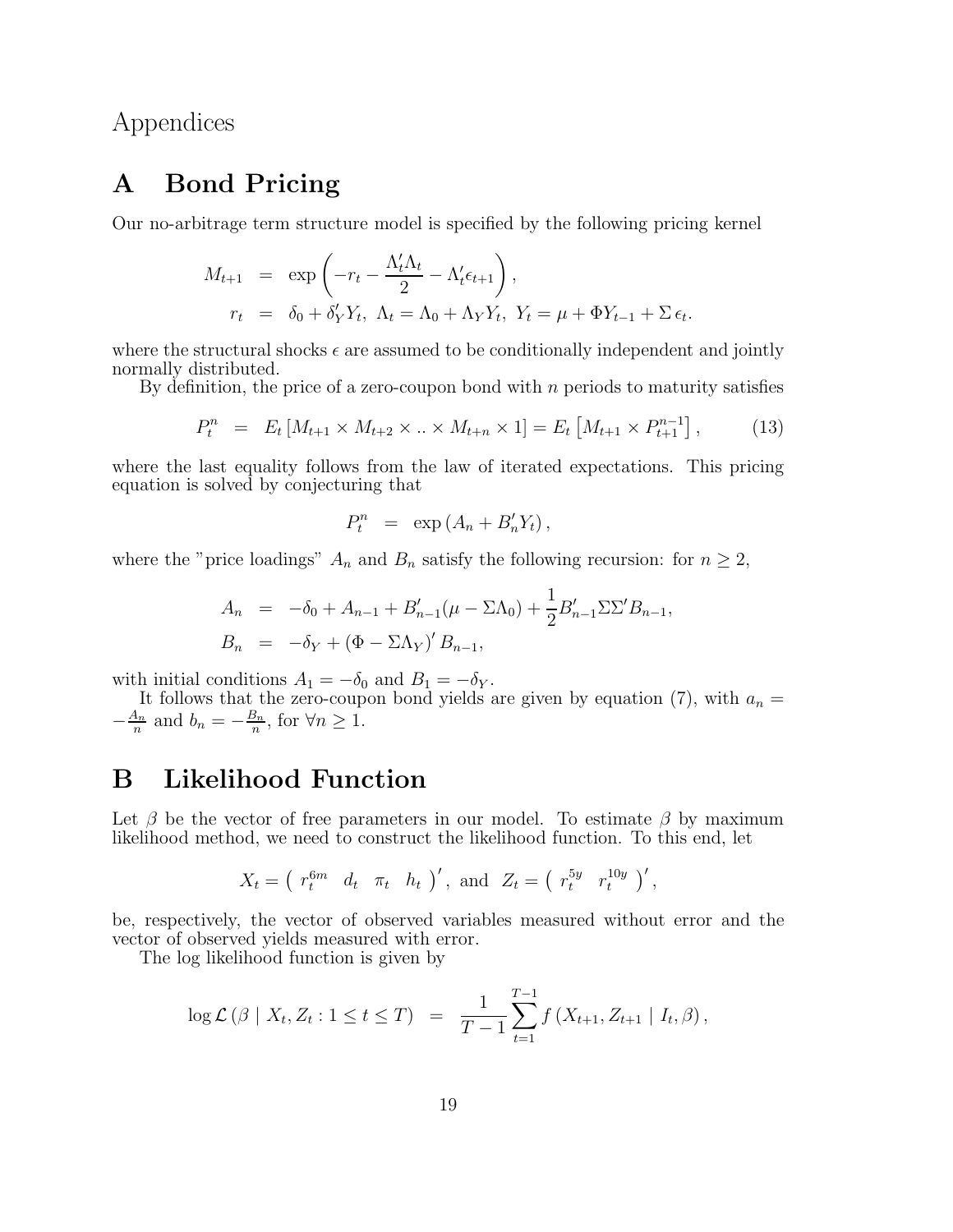where  $I_t \equiv \{X_{t-i}, Z_{t-i}\}_{i\geq 0}$  is the information set at t, and

$$
f(X_{t+1}, Z_{t+1} | I_t, \beta) = f(X_{t+1} | Z_{t+1}, I_t, \beta) \times f(Z_{t+1} | I_t, \beta),
$$

the joint conditional density of  $X$  and  $Z$ . Under our Markovian structure, and the assumption that the measurement errors are uninformative about the state of the economy, we have

$$
f(X_{t+1} | Z_{t+1}, I_t, \beta) = f(X_{t+1} | X_t, \beta) = \left| \frac{\partial X_{t+1}}{\partial \hat{Y}_{t+1}} \right|^{-1} \times f(\hat{Y}_{t+1} | \hat{Y}_t, \beta),
$$

where  $\hat{Y}_t$  is the vector of *implied state variables*, given by

$$
\hat{Y}_t = \left[ \begin{array}{c} b'_{6m} \\ 0_{3\times 0} \end{array} \right]^{-1} \times (X_t - a_{6m}).
$$

Furthermore,

$$
f(Z_{t+1}|I_t, \beta) = f(Z_{t+1}|Z_t, X_t, \beta) = f(\eta_{t+1}|\eta_t, \beta),
$$

where  $\eta_t \equiv Z_t - \hat{Z}_t$  is the vector of measurement errors, and  $\hat{Z}_t = a_Z + b'_Z \hat{Y}_t$  is the vector of model prices.

Collecting all the intermediate results, we obtain the joint conditional density of the observed yields:

$$
f(X_{t+1}, Z_{t+1}|I_t, \beta) = [b_{6m}^q]^{-1} \times \mathcal{N}(\hat{\epsilon}_{t+1}) \times f(\eta_{t+1}|\eta_t, \beta),
$$

where  $\mathcal{N}(\cdot)$  is the density function for a  $4 \times 1$  vector of independent normal variates, and  $\hat{\epsilon}_{t+1}$  is the  $4 \times 1$  vector of structural shocks implied by the model:

$$
\hat{\epsilon}_{t+1} \equiv \Sigma^{-1} \left( \hat{Y}_{t+1} - \mu - \Phi \hat{Y}_t \right).
$$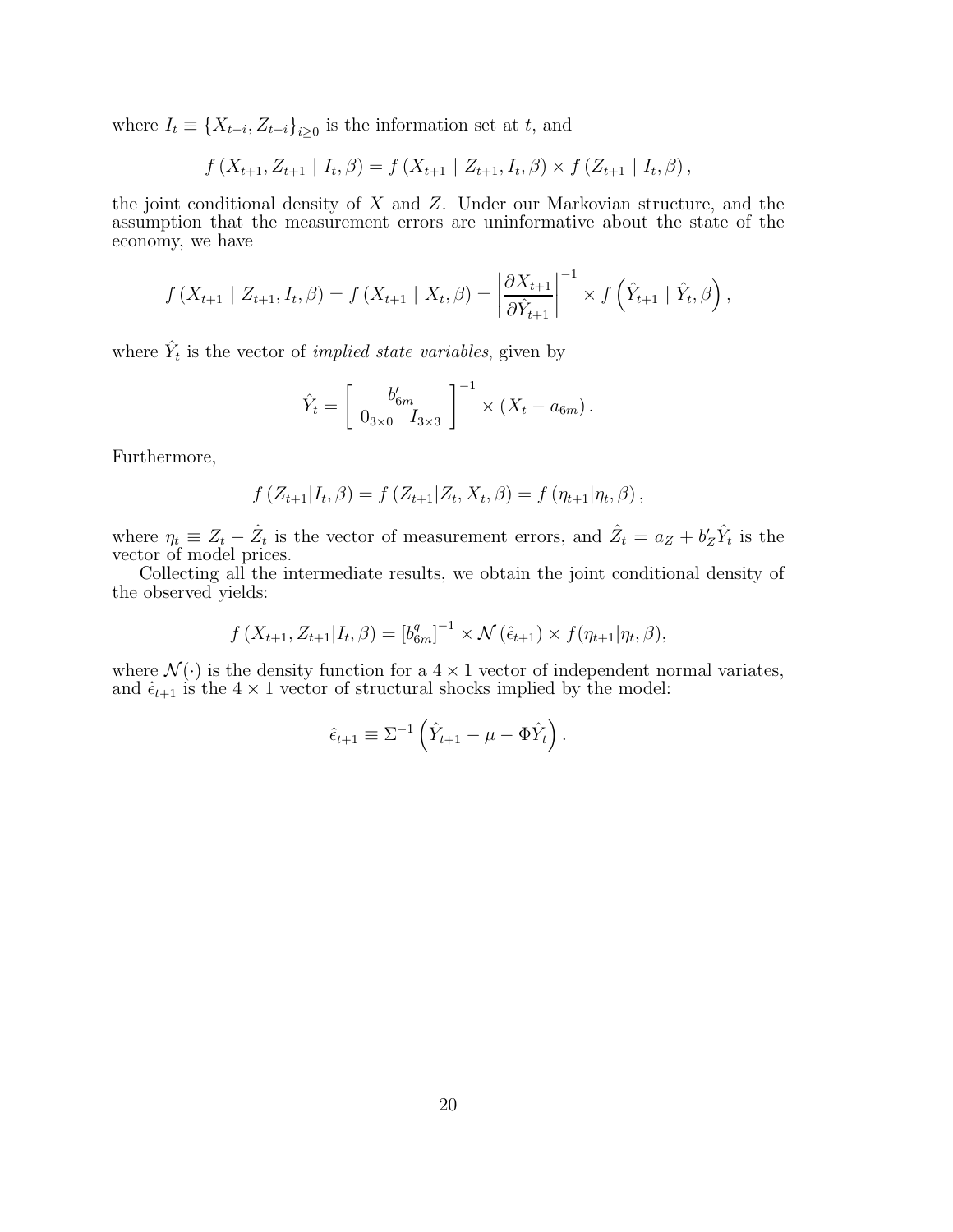|                            | Mean      | Std. Dev.                | Min       | Max    |  |  |  |  |  |
|----------------------------|-----------|--------------------------|-----------|--------|--|--|--|--|--|
|                            |           | Levels                   |           |        |  |  |  |  |  |
| Government Deficit         | 0.0188    | 0.0193                   | $-0.0279$ | 0.0633 |  |  |  |  |  |
| Realized Inflation         | 0.0408    | 0.0260                   | 0.0065    | 0.1180 |  |  |  |  |  |
| Forecasted Inflation       | 0.0409    | 0.0207                   | 0.0130    | 0.0971 |  |  |  |  |  |
| Help Wanted Index          | 0.7635    | 0.1722                   | 0.3633    | 1.0367 |  |  |  |  |  |
| 3 Month Treasury Bill Rate | 0.0598    | 0.0260                   | 0.0089    | 0.1340 |  |  |  |  |  |
| 6 Month Zero-coupon Rate   | 0.0672    | 0.0294                   | 0.0100    | 0.1594 |  |  |  |  |  |
| 5 Year Zero-coupon Rate    | 0.0752    | 0.0247                   | 0.0250    | 0.1531 |  |  |  |  |  |
| 10 Year Zero-coupon Rate   | 0.0777    | 0.0224                   | 0.0376    | 0.1486 |  |  |  |  |  |
|                            |           | <b>First Differences</b> |           |        |  |  |  |  |  |
| Government Deficit         | 0.0004    | 0.0068                   | $-0.0282$ | 0.0337 |  |  |  |  |  |
| Realized Inflation         | $-0.0003$ | 0.0128                   | $-0.0389$ | 0.0377 |  |  |  |  |  |
| Forecasted Inflation       | $-0.0001$ | 0.0053                   | $-0.0225$ | 0.0132 |  |  |  |  |  |
| Help Wanted Index          | $-0.0029$ | 0.0429                   | $-0.1633$ | 0.0833 |  |  |  |  |  |
| 3 Month Treasury Bill Rate | $-0.0005$ | 0.0104                   | $-0.0573$ | 0.0325 |  |  |  |  |  |
| 6 Month Zero-coupon Rate   | $-0.0005$ | 0.0123                   | $-0.0740$ | 0.0415 |  |  |  |  |  |
| 5 Year Zero-coupon Rate    | $-0.0004$ | 0.0081                   | $-0.0309$ | 0.0251 |  |  |  |  |  |
| 10 Year Zero-coupon Rate   | $-0.0003$ | 0.0065                   | $-0.0211$ | 0.0181 |  |  |  |  |  |

Table 2: Summary Statistics. Sample Period: 1971:1 to 2003:3

Notes: Realized inflation is log growth rate of GDP deflator. Forecasted inflation is from the Survey of Professional Forecasters. Index of Help Wanted Advertising in Newspapers is from the Conference Board (normalized to 1 in 1987). 3 month T-Bill is secondary market rate from FRED. Zero-coupon rates were provided by Mark Fisher from the Federal Reserve Board.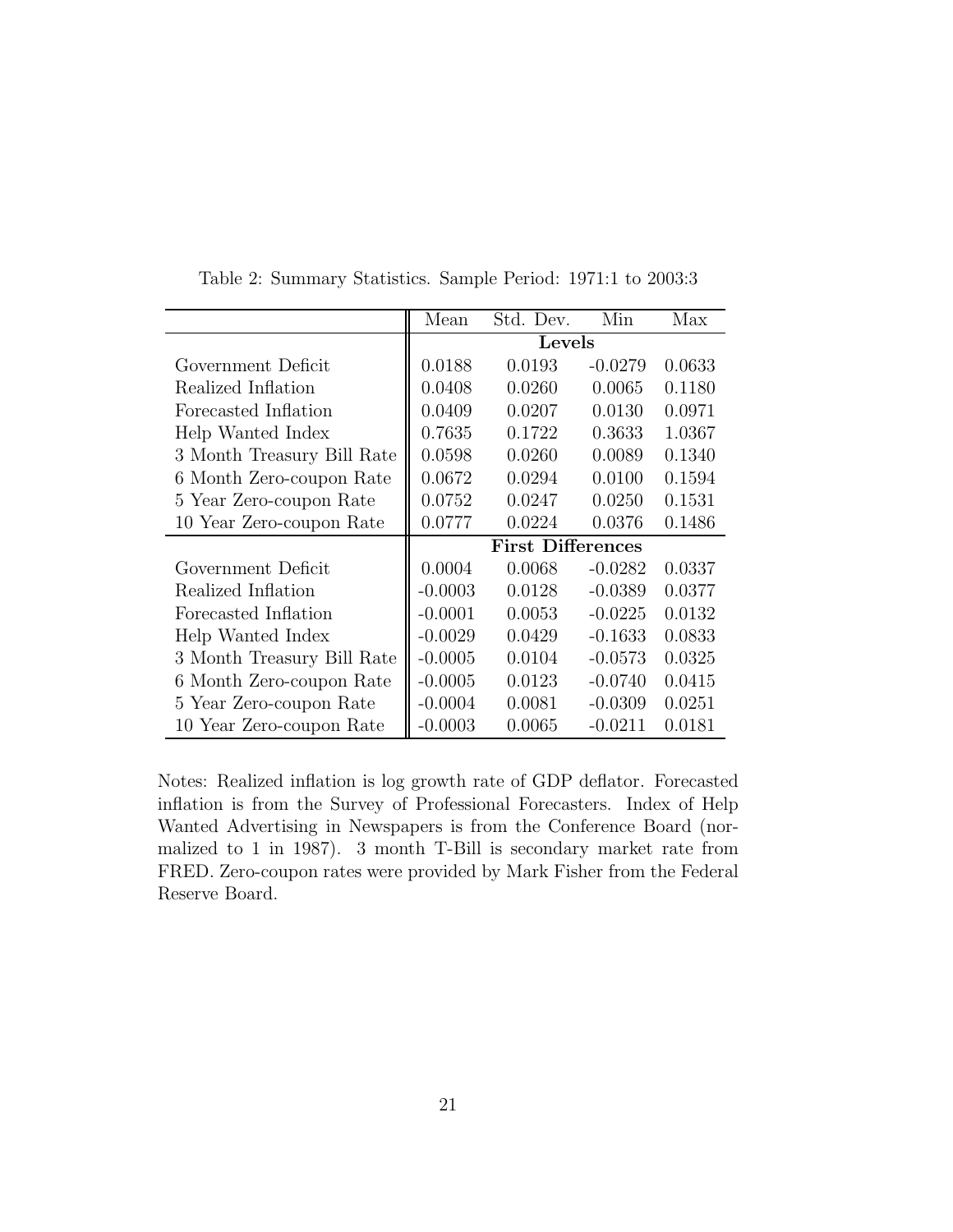Table 3: Correlation Matrix for Quarterly Changes

| Government Deficit                                               |                     |        |                 |        |        |        |        |  |
|------------------------------------------------------------------|---------------------|--------|-----------------|--------|--------|--------|--------|--|
|                                                                  |                     |        |                 |        |        |        |        |  |
| Realized Inflation                                               | $-0.2679$           |        |                 |        |        |        |        |  |
| Forecasted Inflation                                             | $\parallel$ -0.1512 | 0.115  |                 |        |        |        |        |  |
| Help Wanted Index                                                | $-0.4716$           | 0.1117 | $-0.0228$       |        |        |        |        |  |
| 3 Month Treasury Bill Rate   -0.2429 -0.0132 -0.0006 0.435       |                     |        |                 |        |        |        |        |  |
| 6 Month Zero-coupon Rate   -0.2649 -0.0133 -0.0032 0.4512 0.9285 |                     |        |                 |        |        |        |        |  |
| 5 Year Zero-coupon Rate                                          | $-0.2324$ 0.0182    |        | 0.0221          | 0.3425 | 0.703  | 0.8434 |        |  |
| 10 Year Zero-coupon Rate                                         | $-0.2336$ $0.0509$  |        | $0.0576$ 0.3055 |        | 0.5805 | 0.7165 | 0.9434 |  |

### Model-Implied Structural Shocks

| Structural Shocks |           | Correlation Matrix |        | First-order Autocorrelation |           |  |  |
|-------------------|-----------|--------------------|--------|-----------------------------|-----------|--|--|
| Monetary          |           |                    |        |                             | $-0.2199$ |  |  |
| Deficit           | $-0.0772$ |                    |        |                             | $-0.2878$ |  |  |
| Inflation         | $-0.0025$ | $-0.0034$          |        |                             | $-0.0644$ |  |  |
| Help Wanted       | 0.0013    | 0.0025             | 0.0024 |                             | 0.5814    |  |  |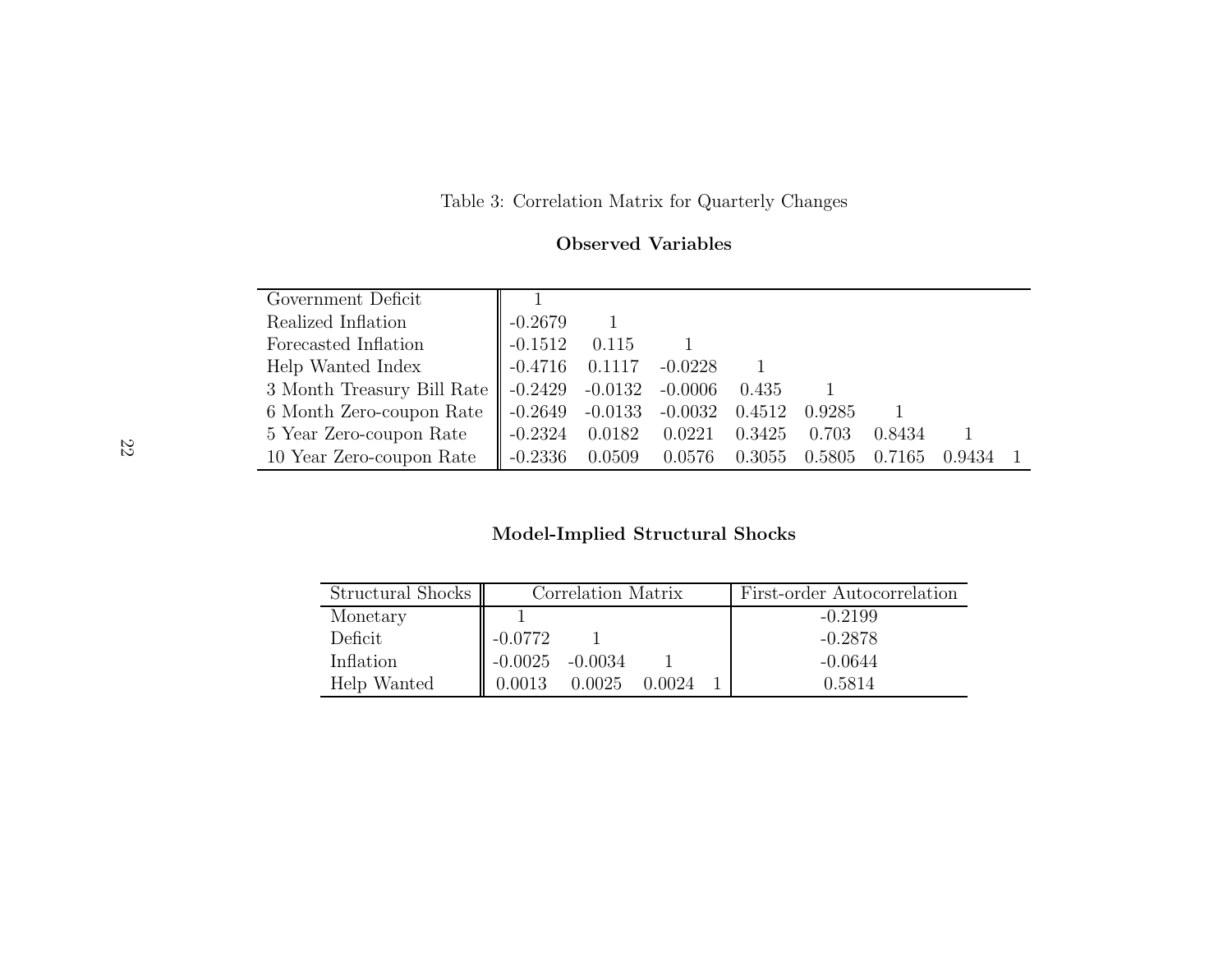| 19.8341 (46) | Estimates    |            |                              |            | t-ratio    |            |            |            |
|--------------|--------------|------------|------------------------------|------------|------------|------------|------------|------------|
| $\delta_0$   | $-0.07068$   |            |                              |            | $-0.00063$ |            |            |            |
| $\delta_Y$   |              |            | 0.84601                      | 0.13212    |            |            | 0.20631    | 0.00125    |
| $\kappa$     | 0.84182      | $-0.00412$ | $-0.01067$                   | 0.00004    | 0.00178    | $-0.00002$ | $-0.00009$ |            |
|              | 0.11383      | 0.93427    | $-0.00139$                   | $-0.00356$ | 0.00065    | 1.34343    | $-0.00177$ | $-0.00008$ |
|              | 0.06187      | $-0.00501$ | 0.95739                      | 0.00571    | 0.00065    | $-0.01345$ | 2.26773    | 0.00022    |
|              | $-1.14649$   | 0.52097    | 0.24096                      | 0.95171    | $-0.00065$ | 0.08296    | 0.03533    | 0.00201    |
| $\theta$     |              | 0.02418    | 0.04040                      | 0.77499    |            | 1.05521    | 0.93714    | 3.92029    |
| $\Sigma$     | 0.02092      |            | $-0.00525$                   | $-0.00026$ | 0.00261    |            | $-0.00216$ | $-0.00005$ |
|              |              | 0.00879    |                              | $-0.00891$ |            | 0.00030    |            | $-0.00031$ |
|              |              |            | 0.01042                      | $-0.00126$ |            |            | 0.02110    | $-0.00031$ |
|              |              | 0.02839    | 0.00325                      | 0.06707    |            | 0.00013    | 0.00009    | 0.00073    |
| $\Lambda_0$  | 0.71630      | $-1.03040$ | 1.42290                      | $-6.27080$ |            |            |            | $-0.00003$ |
| $\Lambda_Y$  | 32.44582     |            |                              | 0.37318    | 0.00003    |            |            | 0.00008    |
|              | $-104.89489$ |            | $\qquad \qquad \blacksquare$ | $-2.02691$ | $-0.00005$ |            |            | $-0.00014$ |
|              | $-14.85669$  |            | -                            | $-0.17093$ | $-0.00002$ |            |            | $-0.00003$ |
|              | $-165.65233$ |            |                              | 3.15244    | $-0.00010$ |            |            | 0.00021    |
| $\Omega$     | 60.20218     |            |                              |            | 4.24781    |            |            |            |
|              | 70.47455     |            |                              |            | 4.56967    |            |            |            |

Table 4: MLE Estimates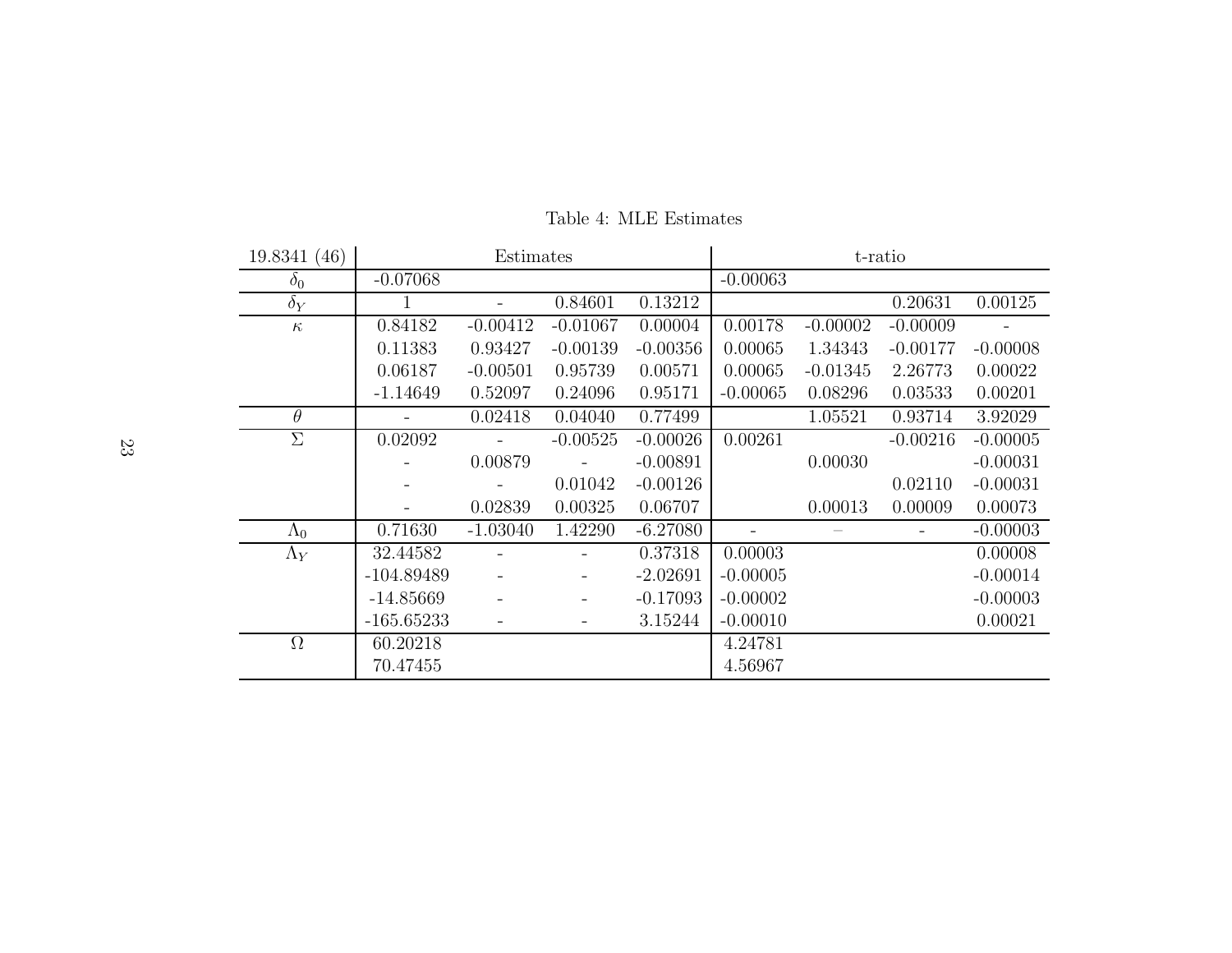Table 5: Standard Errors

Fixed Market Prices of Risk

| 19.7659(34)     |            | Estimates    |                   |            | t-ratio    |            |            |            |
|-----------------|------------|--------------|-------------------|------------|------------|------------|------------|------------|
| $\mathcal{O}_0$ | $-0.07068$ |              |                   |            | $-1.02875$ |            |            |            |
| $\delta_Y$      |            |              | 0.84601           | 0.13212    |            |            | 2.22959    | 1.73504    |
| $\kappa$        | 0.84182    | $-0.00412$   | $-0.01067$        | 0.00004    | 1.93652    | $-0.01910$ | $-0.08027$ | 0.00220    |
|                 | 0.11383    | 0.93427      | $-0.00139$        | $-0.00356$ | 0.41239    | 5.20055    | $-0.00575$ | $-0.07756$ |
|                 | 0.06187    | $-0.00501$   | 0.95739           | 0.00571    | 0.47675    | $-0.03233$ | 5.59452    | 0.22774    |
|                 | $-1.14649$ | 0.52097      | 0.24096           | 0.95171    | $-0.93870$ | 0.54966    | 0.17758    | 2.94617    |
| $\theta$        |            | 0.02418      | 0.04040           | 0.77499    |            | 1.30114    | 1.27795    | 4.95125    |
| Σ               | 0.02092    |              | $-0.00525$        | $-0.00026$ | 11.41584   |            | $-1.16668$ | $-0.04696$ |
|                 |            | 0.00879      | $\qquad \qquad -$ | $-0.00891$ |            | 2.47086    |            | $-2.56070$ |
|                 |            |              | 0.01042           | $-0.00126$ |            |            | 16.09178   | $-0.81281$ |
|                 |            | 0.02839      | 0.00325           | 0.06707    |            | 0.99902    | 0.30206    | 5.32977    |
| $\Omega$        | 60.42349   | $(5$ -year)  |                   |            | 5.25594    |            |            |            |
|                 | 70.51659   | $(10$ -year) |                   |            | 5.32875    |            |            |            |

Fixed Dynamics

| 19.7659<br>$10^{\circ}$ |              | t-ratio                  |         |            |            |            |         |            |
|-------------------------|--------------|--------------------------|---------|------------|------------|------------|---------|------------|
| $\Lambda_0$             | 0.71630      | $-1.03040$               | 1.42290 | $-6.27080$ | 0.00038    | $-0.00250$ | 0.00018 | $-0.00625$ |
| $\Lambda_Y$             | 32.44582     | $\overline{\phantom{a}}$ | -       | 0.37318    | 0.00805    |            |         | 0.00400    |
|                         | $-104.89489$ | $\overline{\phantom{m}}$ | -       | $-2.02691$ | $-0.02995$ |            |         | $-0.02677$ |
|                         | -14.85669    | $\overline{\phantom{a}}$ | -       | $-0.17093$ | $-0.00142$ |            |         | $-0.00064$ |
|                         | $-165.65233$ | $\overline{\phantom{m}}$ | -       | 3.15244    | $-0.04217$ |            |         | 0.03412    |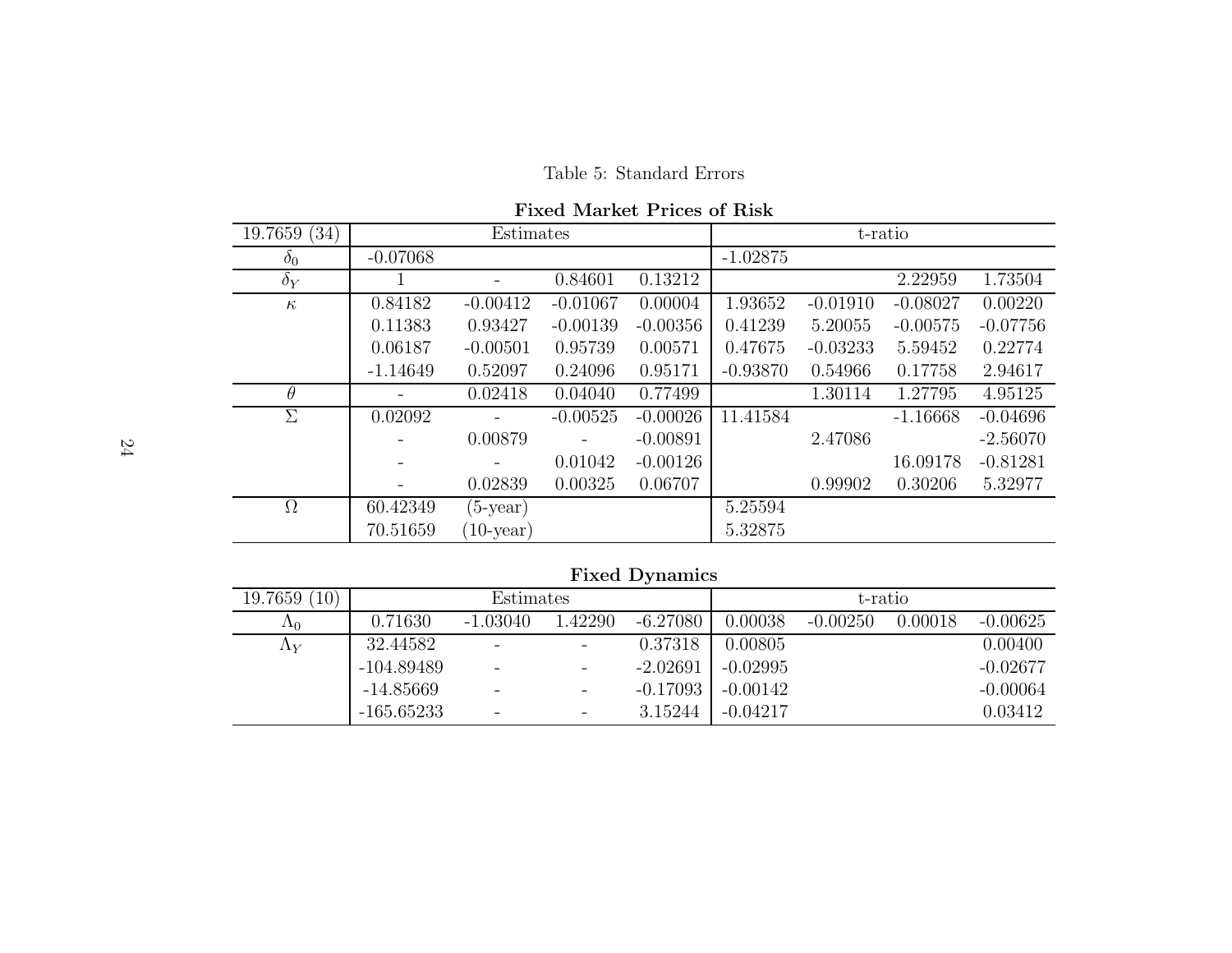

Figure 1: Goodness-of-fit for the Term Structure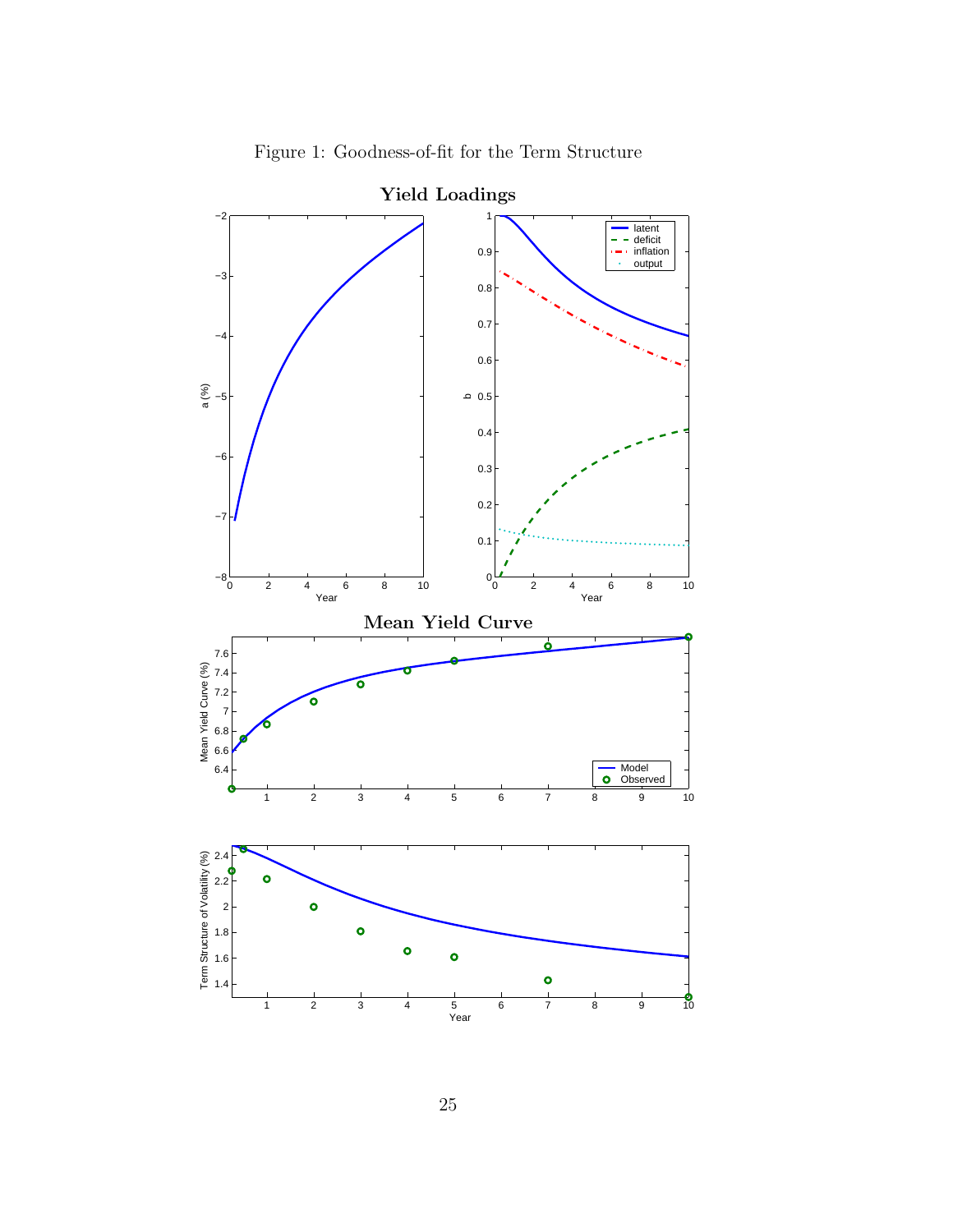



### Time-Series of Fitted Yields



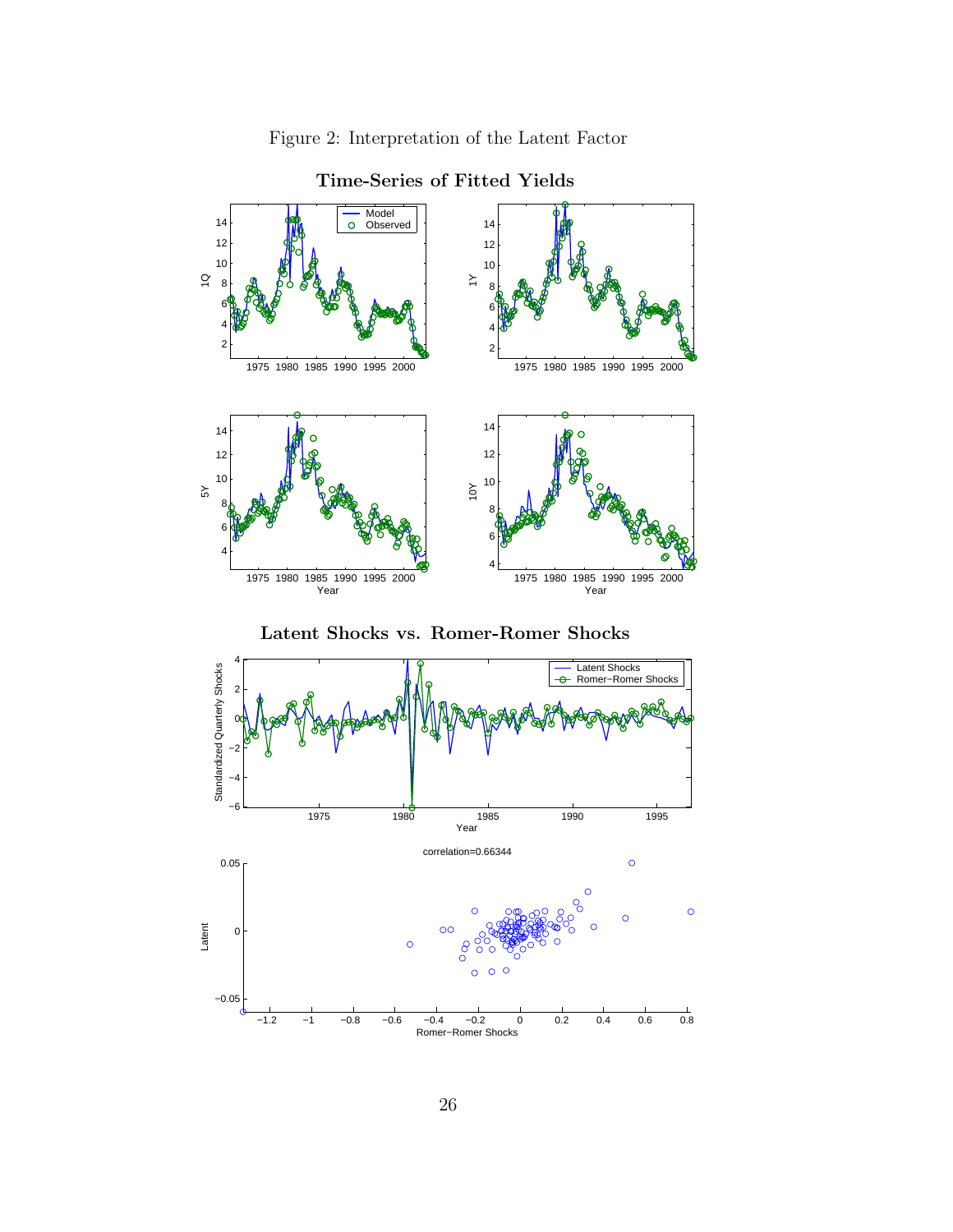

Figure 3: Impulse Response Functions to Structural Shocks